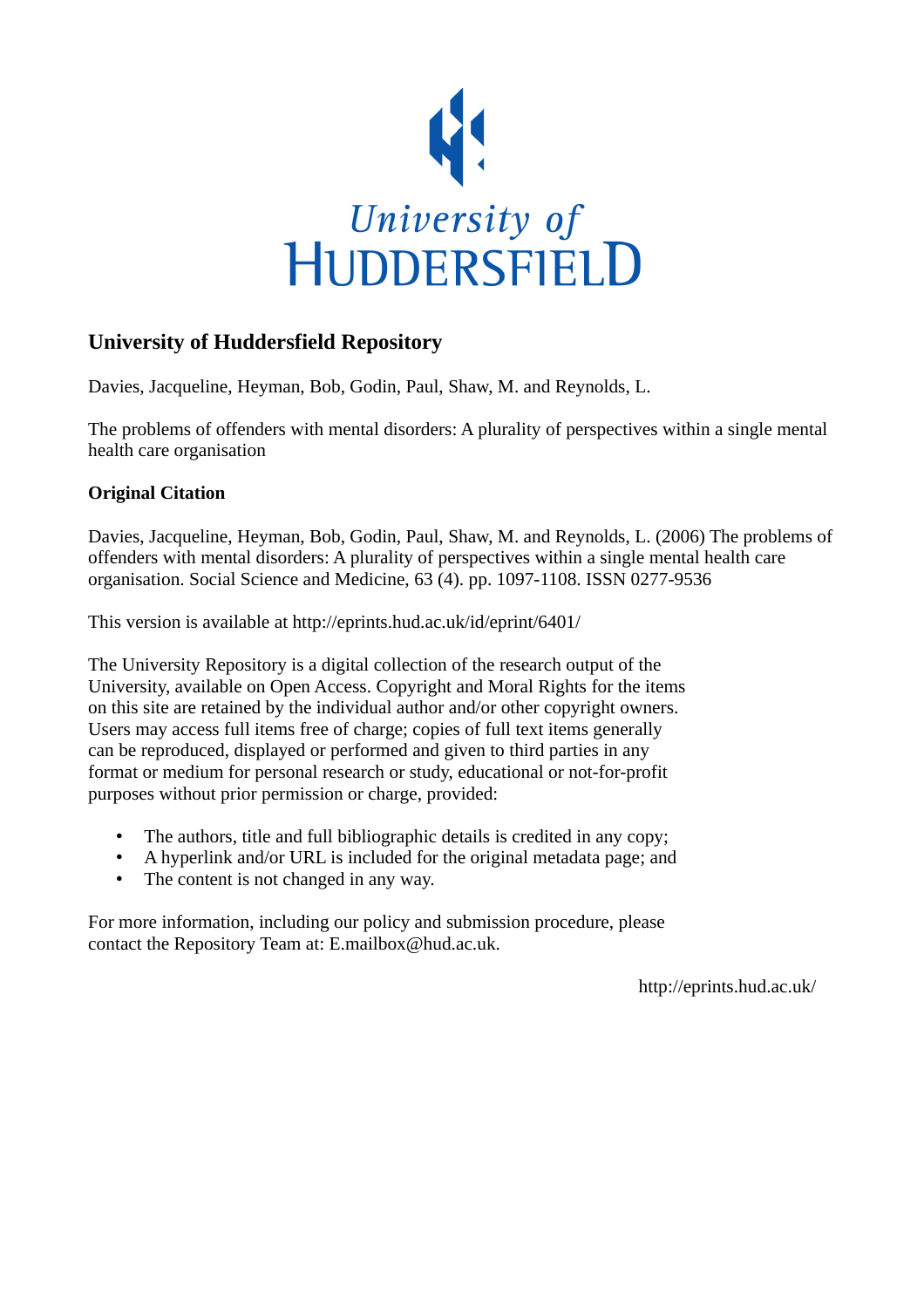## **PROBLEMS OF OFFENDERS WITH MENTAL DISORDERS A PLURALITY OF PERSPECTIVES WITHIN A SINGLE MENTAL HEALTH CARE ORGANIZATION**

Davies J., Heyman B., Godin P., Shaw M. and Reynolds L. (2006) The Problems of Offenders with Mental Disorders: A plurality of perspectives within a single mental health care organization. Social Science & Medicine. **63**, 1097-1108.

Managers, doctors, nurses, occupational therapists, social workers, psychologists, unqualified staff and service users were interviewed for a qualitative study of risk management and rehabilitation in an inner city medium secure forensic mental health care unit. Different professional orientations to service user problems were identified. Doctors focused primarily on the diagnosis of mental disorder, which they managed mainly through pharmaceutical interventions. Psychologists were principally concerned with personal factors, for example service user insight into their biographical history. Occupational therapists concentrated mainly on daily living skills, and social workers on post-discharge living arrangements. Some front line nurses, held accountable for security lapses, adopted a criminogenic approach. Service users were more likely than professionals to understand their needs in terms of their wider life circumstances. These differences are explored qualitatively in relation to four models of crossdisciplinary relationships: monoprofessional self-organisation combined with restricted communication; hermeneutic reaching out to other perspectives; the establishment of interdisciplinary sub-systems; and transdisciplinary merger. Relationships between professions working in this Unit, as portrayed in qualitative interviews, corresponded mainly to the first model of monoprofessional self-organisation. Reasons for restricted crossdisciplinary understanding, particularly the wide power/status differences between the medical and other professions, and between staff and patients, are discussed.

## **ABSTRACT WORD COUNT** 199

## **KEY WORDS**

Forensic mental health care Mentally disordered offenders Multidisciplinary collaboration Occupational ideologies Qualitative research

**FULL WORD COUNT** 7987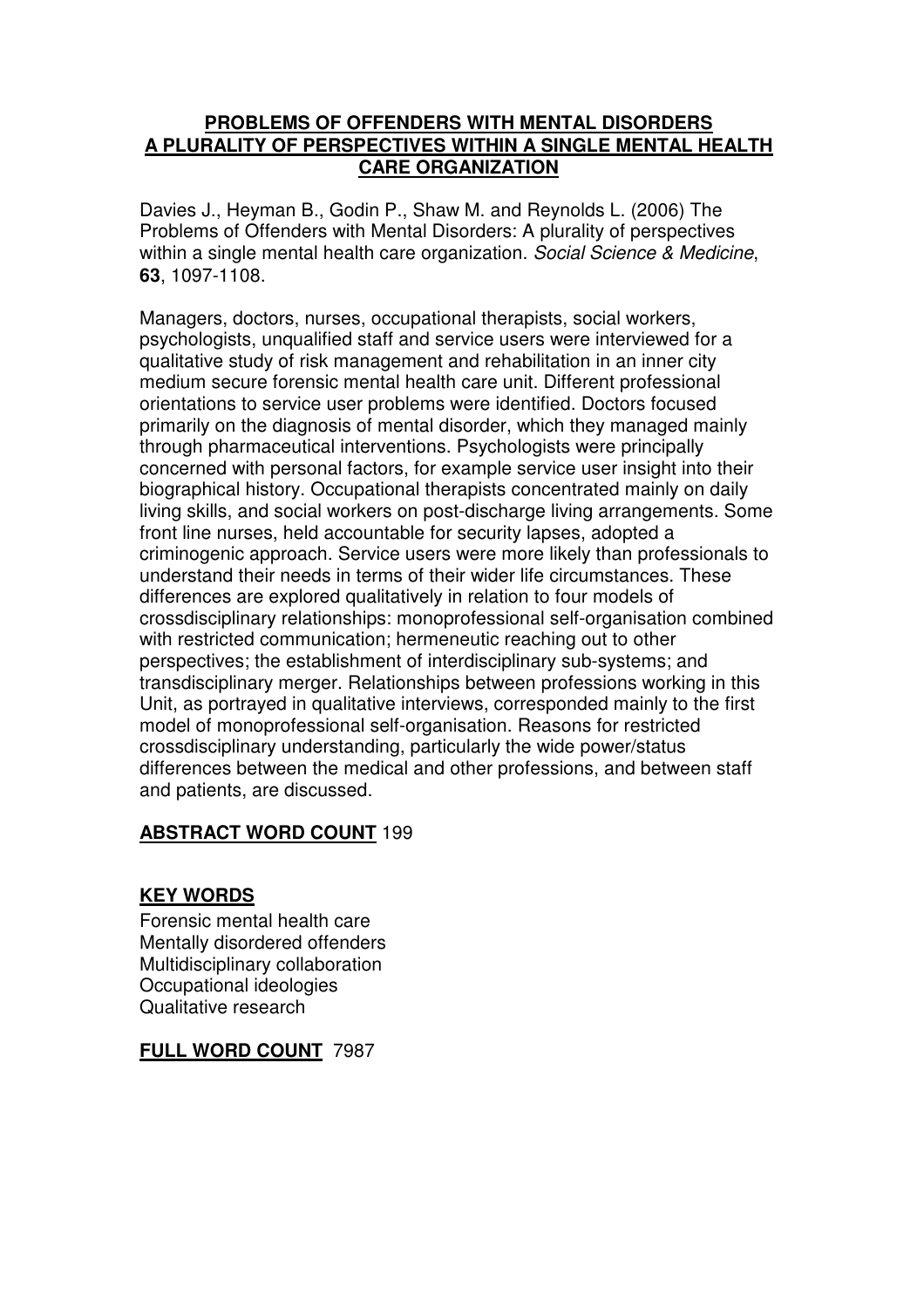### **MAIN TEXT**

#### **INTRODUCTION**

This paper will explore professional and service user perspectives in one troubled, politically sensitive arena, that of forensic mental health care. Qualitative data obtained in a study of one UK medium secure unit will be utilised to illustrate the diversity of frameworks employed to understand service users' problems. Crucially, the images of other types of participant which respondents constructed from these frameworks will be explored. Four ideal typical models of crossdisciplinary relationships are outlined below. The paper will consider their applicability to accounts of forensic mental health care service user problems. The impact on problem definitions of social power differences between the medical and other professions and between staff and patients will be discussed in relation to the data analysis.

The term 'profession' will be used broadly in this paper to refer to occupational groupings which make culturally endorsed claims that their work is quided by a disciplinary knowledge base. The professions clinically involved in forensic mental health care include medicine, psychology, social work, occupational therapy and nursing. Collaborative working between professions is variously described in the literature as 'multiprofessional', 'interprofessional' or 'transprofessional', implying a progressively greater degree of synthesis. The term 'professional' can be replaced by 'disciplinary', drawing attention respectively to a body of practitioners and to the knowledge base which legitimates their claim to societal recognition as a profession. 'Crossdisciplinary' will be used in the present paper as a neutral term encompassing different levels of integration of professional knowledge, the focus of the paper.

A disciplinary knowledge base offers a mass of detailed, continually evolving technical knowledge underpinned by more stable, broader presuppositions about the nature of the problems which the profession is concerned with (Abbott, 1988). Disciplinary perspectives encompass multiple levels of analysis, are affected by differences between intradisciplinary schools of thought, and shift historically. Nevertheless, they are characterised by distinctive zeitgeists which can often be evoked by a much-used phrase, such as 'disease' in medicine, 'care' in nursing, 'people' in psychology, 'daily living skills' in occupational therapy and 'environment' in social work. When members of different professions interact in the care of service users, they are exposed to, and more or less affected by, each other's discipline. Many different types of mixing of disciplinary world view may be envisaged. Abbott's (1988) seminal analysis of professional jurisdictions provides the starting point for the present analysis. Abbott viewed professions as simultaneously interdependent and competing for power, status and resources. The tension between these two states puts relationships between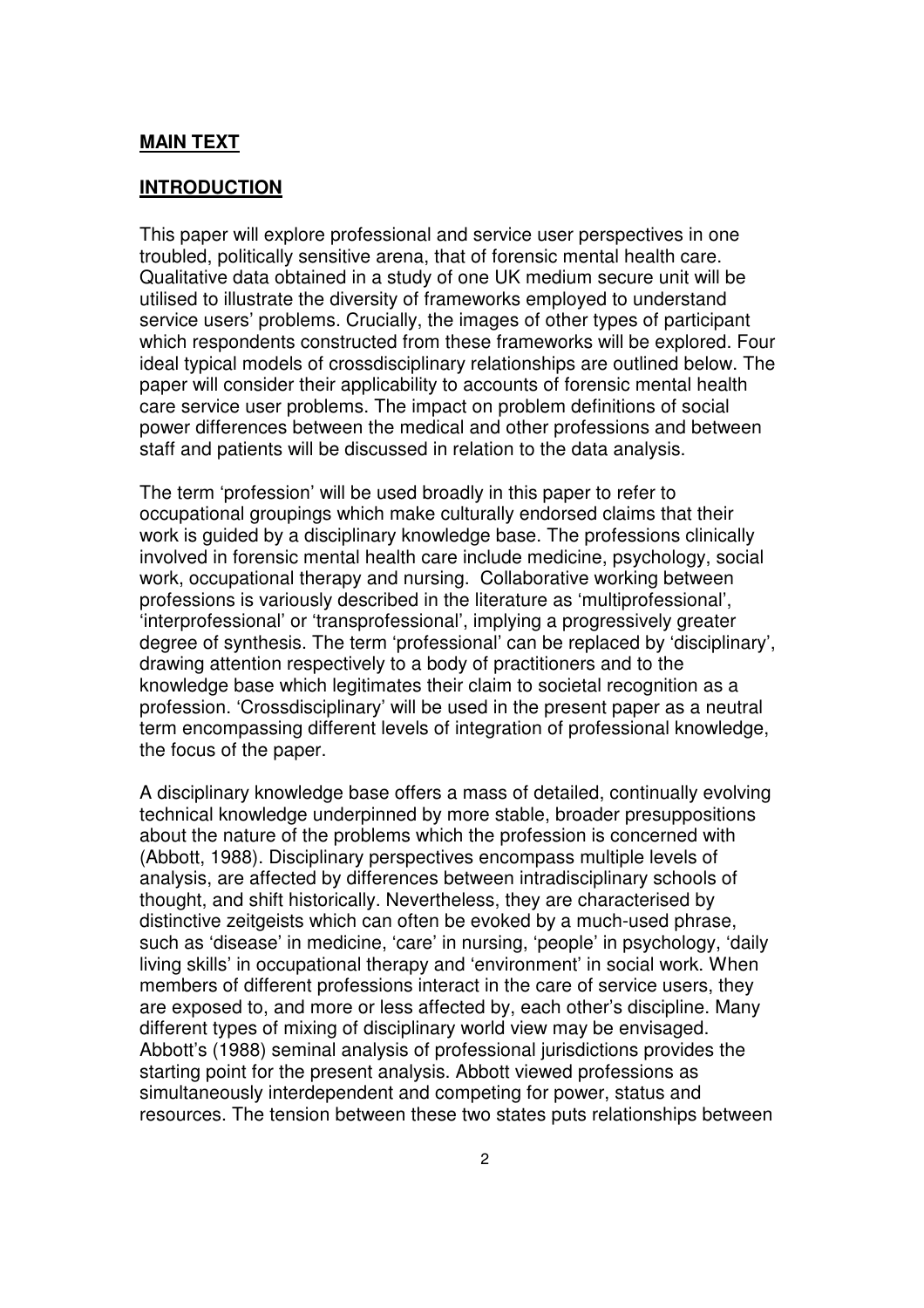professions into constant flux. Review of the theoretical literature has led the present authors to identify four ideal typical forms of relationship between professional disciplines: monoprofessional self-organisation (autopoiesis); hermeneutic reaching out; partial interdisciplinarity; and full transdisciplinary merger. These four ideal types illustrate only some of the many possibilities for one-way and multiple influence between disciplines.

Luhmann (1984) emphasised the propensity for professions to evolve as separate self-organising social systems with distinctive presuppositions, identities, traditions and regulatory structures. Luhmann argued that autopoiesis enhances communication within professions at the expense of impeding that between them, generating endemic cross-professional misunderstanding. Van Loon (2002), adopting a hermeneutic approach (Habermas, 1984), considered Luhmann's view of crossdisciplinary collaboration over-pessimistic. From the perspective of 'communicative rationality', social actors are capable of viewing the world through the eyes of others via meaningful communication. This capability may be impeded by gross power differences. Leydesdorff (2003) has suggested that the approaches of Habermas and Luhmann can be combined. He argued that the interactions of separate self-organised systems can generate new autopoietic sub-systems, islands of interdisciplinarity within organisational seas of disciplinary separateness. The upper limit of disciplinary merger involves the emergence of a new 'transdiscipline' in which the separate identities of the individual professions are lost. For example, Cherin et al. (2000) argued that a transdisciplinary approach to home care for terminally ill HIV/AIDS patients enabled care workers to operate from a 'biopsychosocial perspective'. Although presented by Cherin et al. and others as the preferred structure for crossdisciplinary knowledge, transdisciplinarity generates new issues. Firstly, disciplinary merger creates a new discipline with its own presuppositions, biases and autopoiesis. Secondly, it undermines one of the main gains of specialisation, collective grasp of a continually accumulating knowledge (Abbott, 1988, p. 179).

The present paper will not address the question of which model best depicts interdisciplinary relationships in the Unit, a task requiring extensive direct observation. Instead, the paper will consider the correspondence between participant **accounts** of service user problems to these four ideal types.

Little research on professional views of their own discipline in relation to others, and of service user views, has been undertaken in forensic mental health care. The problem(s) which these services deal with are ill-defined, creating fertile ground for crossdisciplinary misunderstandings. The title of Prins' (1995) book asks whether those categorised as mentally disordered offenders are 'offenders, deviants or patients?'. Their liminal status (Warner & Gabe, 2004) invites attention from a range of services and professions, and raises the mind/body problem. The dominant position of doctors in forensic mental health services encourages medical interpretation (Whyte & Brooker, 2001; Coffey & Jenkins, 2002). However, its fitness for purpose has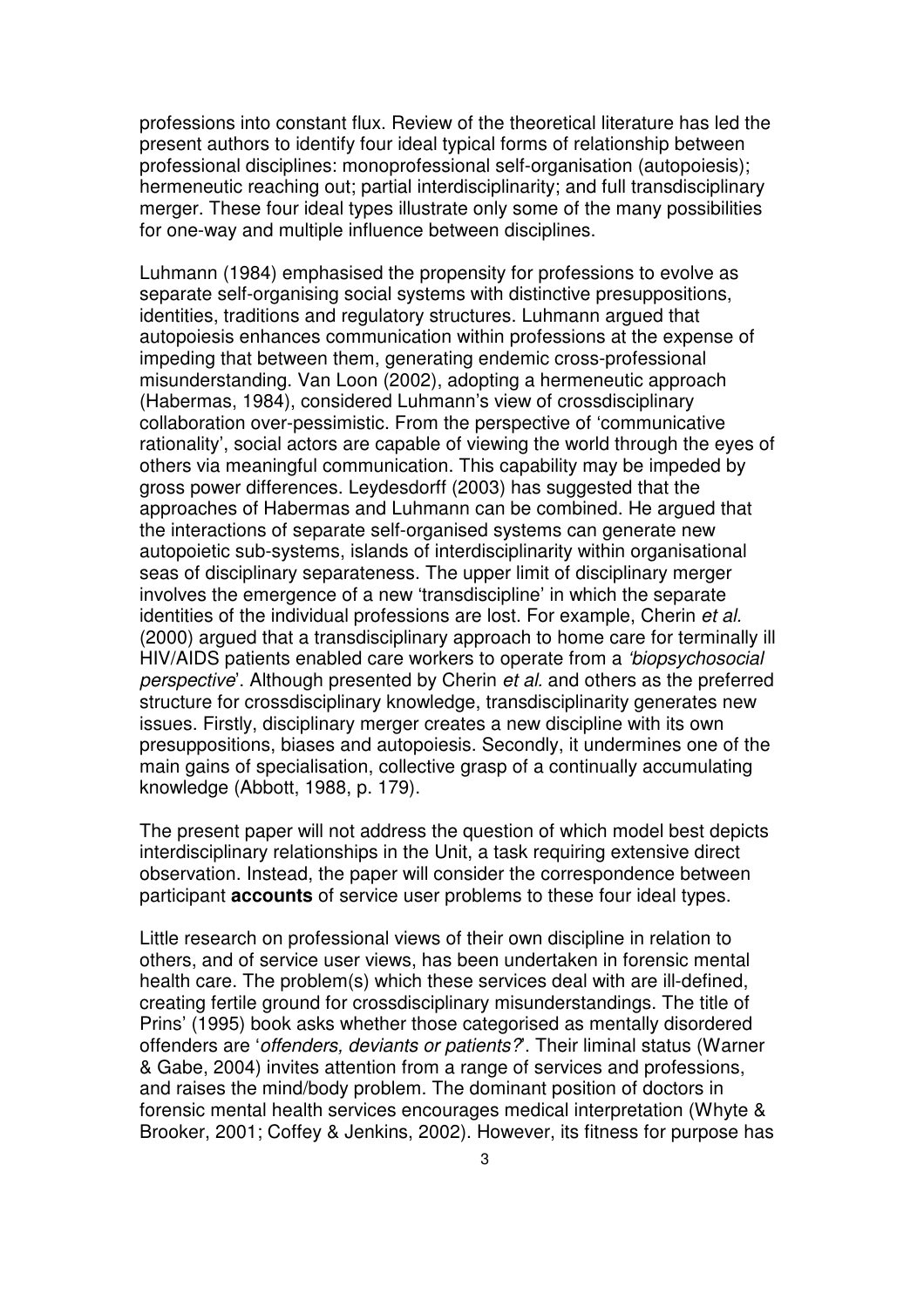been strongly challenged, particularly in relation to the problematic concept of psychopathy/personality disorder (Manning 2000). The assumption that psychiatric illness precedes offending may not encompass the problems of most forensic mental health service users (Vivian-Byrne, 2001). These include psychological symptoms, an offending history, addiction to illegal substances, marginal socioeconomic status and lack of a social support network.

The limited available evidence suggests that the extent of unrecognised divergences of disciplinary perspective should not be underestimated. Hutschemaekers, Kaasenbrood and Tiemens (2005) explored the 'collective sense of the profession' of mental health professionals by asking members to make clinical judgements on case study notes. Profession proved to be a much stronger predictor of judgement than service user characteristics. Moreover, mental health practitioners working in multiprofessional teams may feel that the other professions do not understand their discipline (Callaghan and Larkin, 2005). Multiprofessional provision of secure mental health services has been long recommended (DHSS, 1975), but not necessarily achieved (Hodgins, 2002).

Studies of single professionals have documented intradisciplinary differences of perspective. Strauss, Schatzman, Bucher, Ehrlich, & Sabshin (1964) categorised the approaches employed by professionals working in a Chicago psychiatric hospital as biological, psychological or social. However, this study preceded the discovery and widespread adoption of psychotropic drugs, a development associated with vigorous biomedical expansionism (Barker, Baldwin & Ulas, 1989). Ethnographic (Clarke, 1996) and vignette-based (Mercer, Richman, & Mason, 2000) studies suggest that forensic mental health nurses are polarised between those who adopt therapeutic and custodial approaches. Their holistic starting point, combined with lower overall occupational status, may make it particularly difficult for mental health nurses to establish a strong, unified identity (Baldwin, 2002; Gillen, 2005). Such findings indicate that the disciplinary bases of professions are themselves not monolithic.

The present paper will explore professional and service user understandings of service user problems in relation to the array of disciplines attempting to deal with them. The findings will be related in the Discussion to the ideal types outlined above, with particular reference to the emergent issue of the impact on crossdisciplinary thinking of social power differences between medical staff and other professionals and between staff and service users.

### **METHODOLOGY**

A more detailed account of the study methodology is given by Heyman, Shaw, Davies, Godin & Reynolds (2004). The Unit which provided the setting for the present study is located in a deprived inner-city area of London. It caters for about 100 service users, around 90% male, and draws a good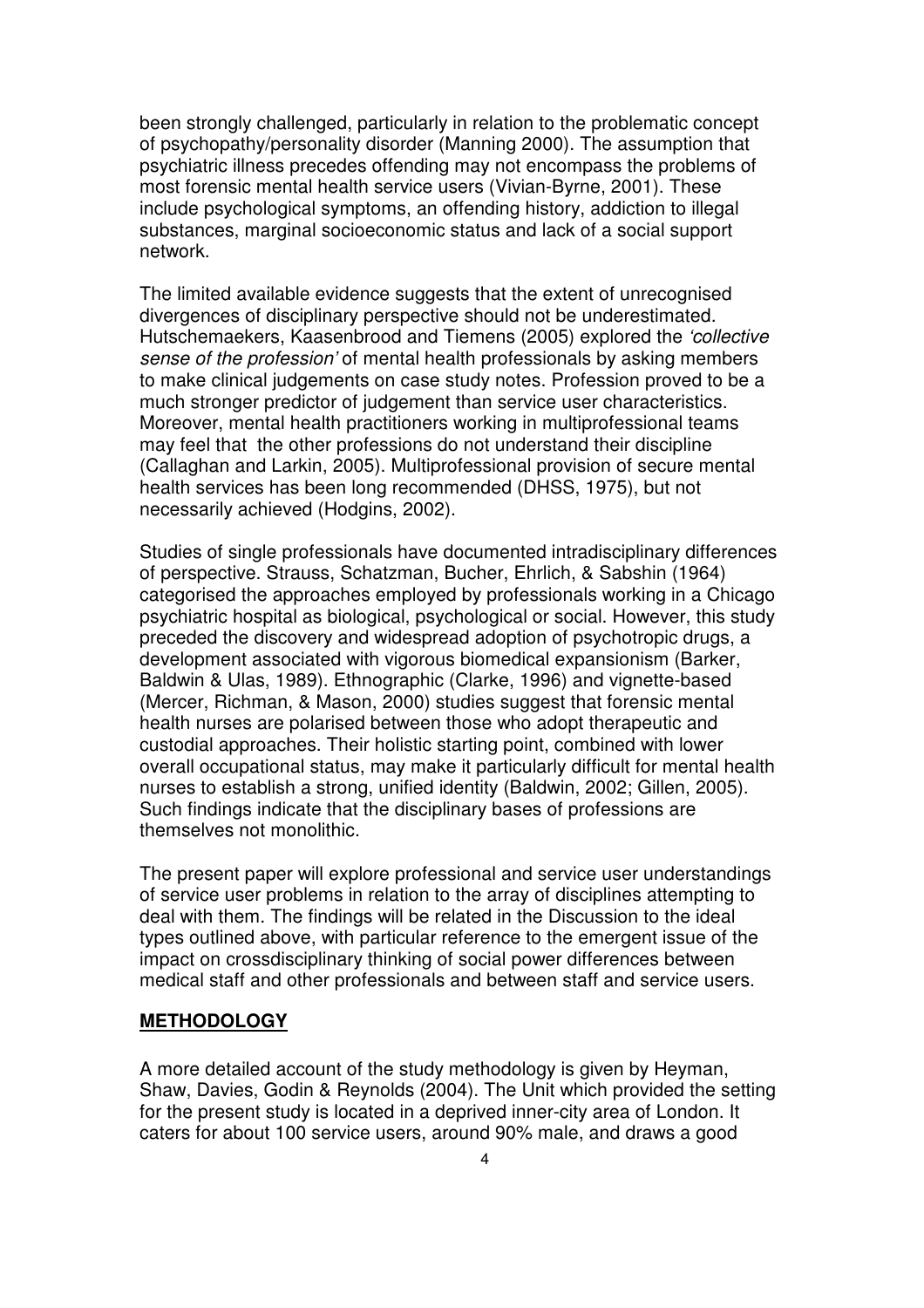proportion of its participants, particularly service users and junior nursing staff, from diverse black and ethnic minorities. The largest non-British born groups are of black African and Caribbean origin.

The fieldwork, modelled on previous research completed in a medium/low secure forensic mental health facility for adults with learning disabilities (Heyman, Buswell-Griffiths & Taylor 2002), was carried out between 2000 and 2003. The NHS Local Research Ethics Committee approved the research. Participants received a printed information sheet and consent form. In the first of two study phases, 44 staff interviews were undertaken in order to explore professionals' views about the Unit, and to guide directions of enquiry for the second phase which focused on the problems and prospects of 10 service users. Organisational issues and refusal of consent precluded the acquisition of complete data sets for each service user participant. Instead, the aim of data collection was to obtain as many perspectives as possible on each service user, so that similarities and differences between service user and staff perspectives could be qualitatively explored. The overall pattern of data collection is summarised below.

## **INSERT TABLE 1 HERE**

As shown in Table One, at least one staff member was interviewed for nine of the 10 phase two service users. One service user declined consent for any staff member to be interviewed about his case. Three service users were reinterviewed about a year after the initial interview so that developments could be reviewed. Of the other seven service users, two declined a second interview, four were discharged before this interview was due to take place, and one died during the study period. Case conferences for two service users were audio-recorded and transcribed, and detailed notes were taken about a second case conference concerning one of these service users. This limited data will be drawn on only slightly, as the paper focuses on professional and service user perspectives.

Lightly structured phase one staff interviews were organised around topics which included: the aims of the Unit and the respondent's own role; what works well and barriers to the delivery of high quality care; issues arising from service user movements through the wards; and formal and informal risk assessment processes. In phase two interviews, service users were asked particularly about the following issues: how they were getting on; what moves they had made through the wards, and how the moves had come about; how they viewed their future; and what risks were reduced or increased by their residence in the Unit. Staff were asked to confidentially discuss the service user's problems, needs and prospects. Frequent visits and informal contacts with Trust staff allowed the researchers to interpret interview data in relation to the cultural milieu of the Unit. Seven presentations to Trust staff have been given, and have produced further insights into perceptions of care and multidisciplinary working.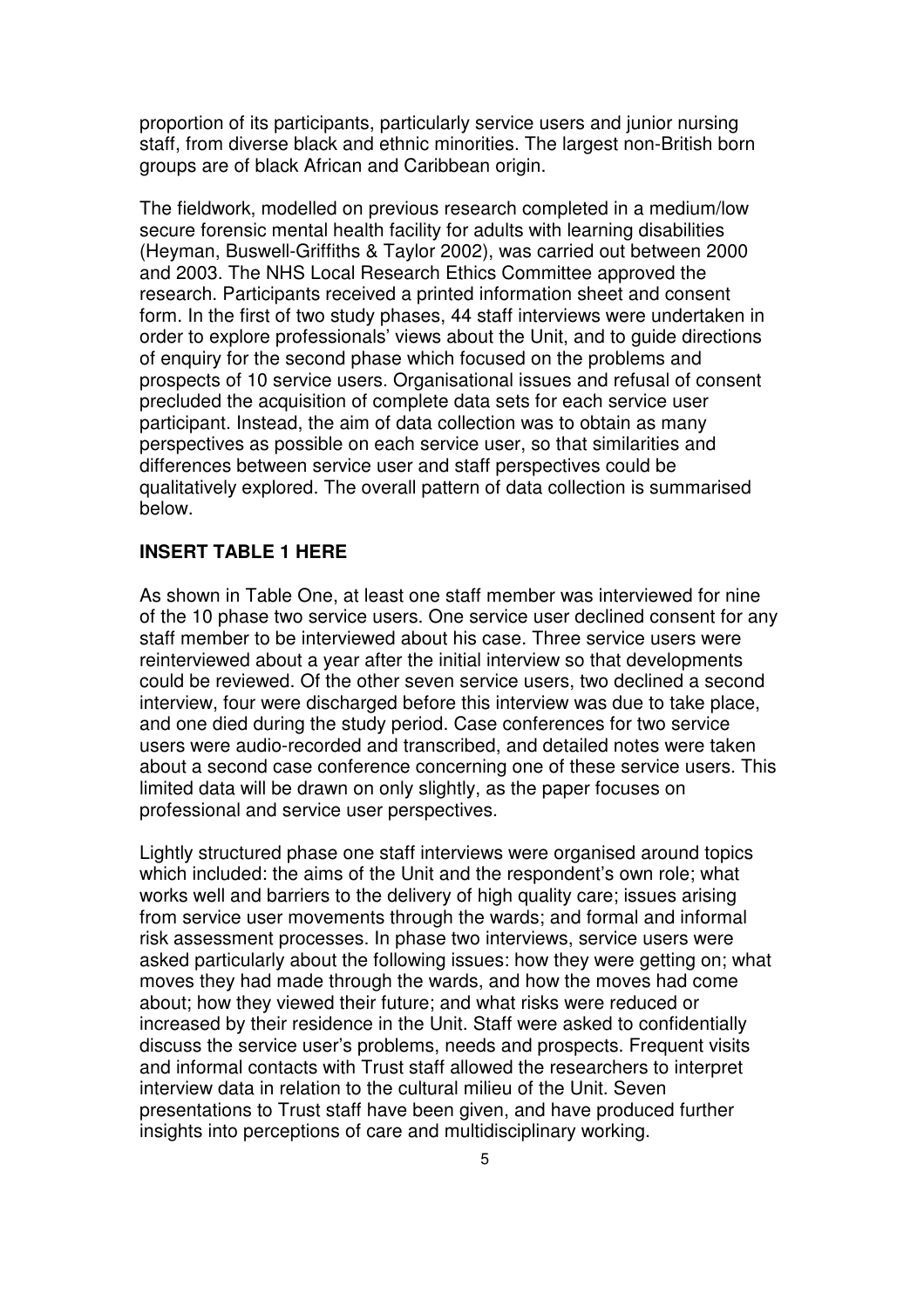Most of the 73 interviews undertaken and case conferences observed were recorded and fully transcribed for analysis around thematic categories. Nine interviews were recorded in note form, because of recording problems (six), use of unanticipated opportunities to undertake interviews (two), or service user preference (one). Interviews are quoted verbatim, with respondents identified through pseudonyms. Information which might identify individuals has been removed.

A grounded theory approach to data analysis based on a symbolic interactionist theoretical framework was adopted (Strauss and Corbin, 1990). This approach attempts to discover participants' perspectives, aims and tactics in specific social contexts. Data collection and analysis were undertaken concurrently so that emergent issues could be explored further. Transcribed interviews and case conferences were analysed through the sorting of extracts into thematic categories which were linked to interpretative notes. Standard wordprocessor facilities such as embedded comments were used for this purpose. As analysis progressed, interpretative notes were attached to thematic categories, and categories were related around a central issue, namely multiple definitions of service user problems. These types of analysis correspond to the processes of open, axial and selective coding respectively (Strauss and Corbin, 1990). Transcripts were coded by members of the research team, and discussed at regular research meetings. Data interpretations were checked with Unit staff at feedback sessions, as described above. However, judgement about the validity of the interpretation of qualitative data rests ultimately with the reader.

#### **DATA ANALYSIS**

The data analysis will compare staff and service user understandings of the latter's problems. Problem definitions framed in terms of disease, criminal propensities, personal biography, current circumstances and substance misuse and their combination will be considered. Particular attention will be given to respondents' views about others' perspectives.

As illustrated below, problem definitions can be loosely mapped onto professional/service user groupings. Doctors mostly saw their primary function as curing disease by changing the biochemistry of the brain. Psychologists concentrated on tackling biographically rooted problems. Occupational therapists were mainly concerned with daily living skills, and social workers with service users' social environment. Mental health nursing emphasises a holistic approach to the whole person. However, some nurses stressed the need to contain forensic risk which they saw as overlapping but partially separable from mental disorder. This criminogenic focus can be explained in part by their accountability for security breaches. Service user accounts of their problems tended to reference their specific personal circumstances (e.g. significant relationships) as against the generalised clinical, criminogenic or environmental processes discussed by staff. Finally,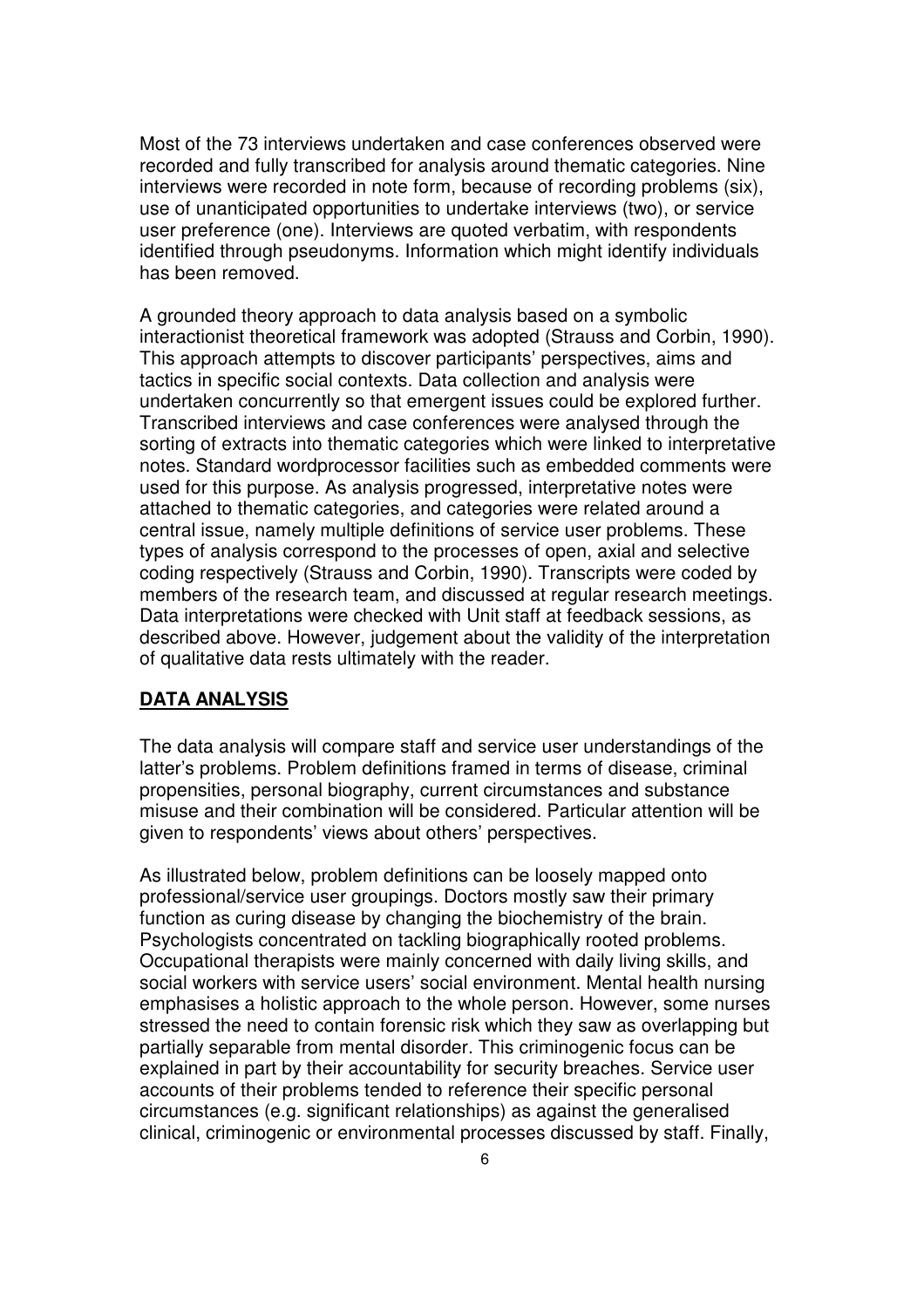a few respondents saw illicit substance use as a neglected issue which exacerbated criminogenicity and/or mental disorder. These last two issues, which did not correspond to organised professional disciplinary concerns, tended not to be picked up.

### **The Medical Model**

Doctors, who enjoyed the highest status and wielded most power in the Unit, believed that it should function as a hospital in which mental illness was mostly treated through pharmaceutical interventions. Clair, a consultant psychiatrist, defined the aims of the Unit as 'the alleviation and prevention of deterioration of mental disorder in its broadest sense'. She ascribed the sexual harassment of staff by one service user to 'erotomania', constructing a distinct disease entity corresponding to a type of social deviance. Cameron, another consultant psychiatrist, objected to the researchers' use of the term 'medical model' on account of its implication that alternative frameworks could be offered, insisting that 'this is a hospital'. Such comments can be understood as 'regression', i.e. the turning inwards of a profession which has accumulated social power (Abbott, 1988, p. 118).

Even doctors' acknowledgement of the significance of other professions could assert the superordinate explanatory power of the medical model.

I think medication is very important … There was one patient who killed his dad. And he was so psychotic, and he was medicated, and he was no longer psychotic. But then he got depressed … and psychology was very important to help [him] see … and come to terms with what he had done ... I think occupational therapy is very important for lots of people … cooking skills, health care, trips to the community. And social work … accommodation and benefits. (Neelam, senior house officer)

This transdisciplinary analysis subtly affirms medical primacy in the representation of a multiprofessional cascade of interventions. The account starts from a disease, psychosis, which is cured through a pharmaceutical intervention. Other disciplines are then drawn upon to sort out consequent, implicitly secondary, problems such as acknowledging offending and lack of daily living skills and resources. Nursing, the largest segment of the workforce, is not mentioned. Members of other professions frequently acknowledged the primacy of the medical model. Graham, a service manager, spoke of 'putting them [service users] back into the community' after their 'illness has been eradicated'. Kunle, a frontline qualified nurse saw his role, in the first instance, as 'working closely with their therapy, allowing them to gain some insight into their mental illness'. The concept of insight could take on different meanings depending upon whether a medical or existential framework was adopted.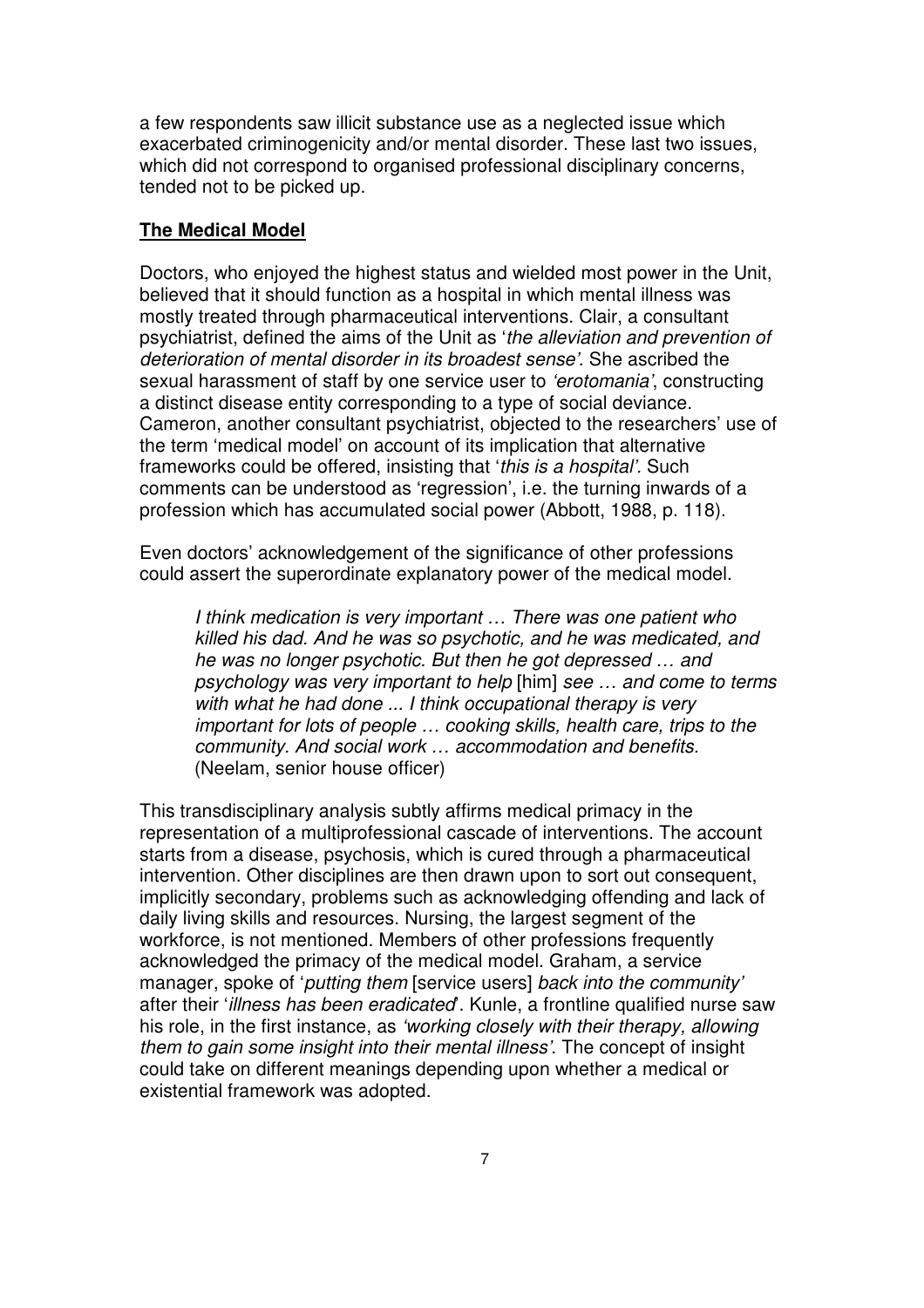Challenges to the medical model placed other professionals, particularly more senior staff, in the awkward position of undermining the legitimacy of the organisational culture in which they were embedded. Tension between rejection and acceptance of medical predominance is apparent in the next quotation.

I find the medics medicate and that's it. I don't see enough of other therapies … We could be here until the cows come home just concentrating on offending behaviour, and some consultants would say, 'OK, we'll treat illness'. It's a big debate in forensic psychiatry … I would be worried if all you do is look at offending behaviour because, at the end of the day, I believe that we're a mental health care setting, you know. Let's get the illness stabilised. Let's not let the offender overtake. There's other people that can pick up the offending behaviour. But it's clouded. (Norman, nurse manager)

The above respondent first criticises the primacy of the medical model, as operationalised in pharmaceutical interventions, then prioritises getting illness stabilised, and finally acknowledges that problem definition is 'clouded'. Some staff members, often in more junior positions, and service users challenged the view that the Unit ameliorated illness through pharmaceutical intervention:

It [the Unit] sometimes feels like a nice new building to house people they don't know what to do with. So we'll pump them full of medication and sit them in the smoking room. (Isabel, health care assistant)

Service users' views about the medical model varied. Stan, who was praised by staff as a model service user, and was being prepared for discharge, said that he would 'continue taking medication, as I know why I need it'. How far he had internalised a medical framework or was using displays of compliance tactically to speed his discharge, is not known. Other service users challenged their medication regime on the pragmatic grounds that it caused intolerable side effects. They thus accepted the medical model in principle, but found its associated procedures ineffective. Greta refused medication for seven months because she thought that it was making her feel tired, causing considerable conflict with medical staff. In her view, 'they need the medication, not me'. This criticism resonates with the more general charge that the medical profession colludes with the pharmaceutical industry to systematically underestimate the undesirable side effects of drug treatments (Busfield, 2004). The next quotation illustrates a more conceptual objection to the medical model, based on a distinction between the brain and the mind:

The thing is with my case I feel let down ... [With] mental conditions, you can treat the chemicals in the brain … But with psychological, it is a way of thinking. It doesn't matter how much medication you get, if the person is in that frame of mind. It is a way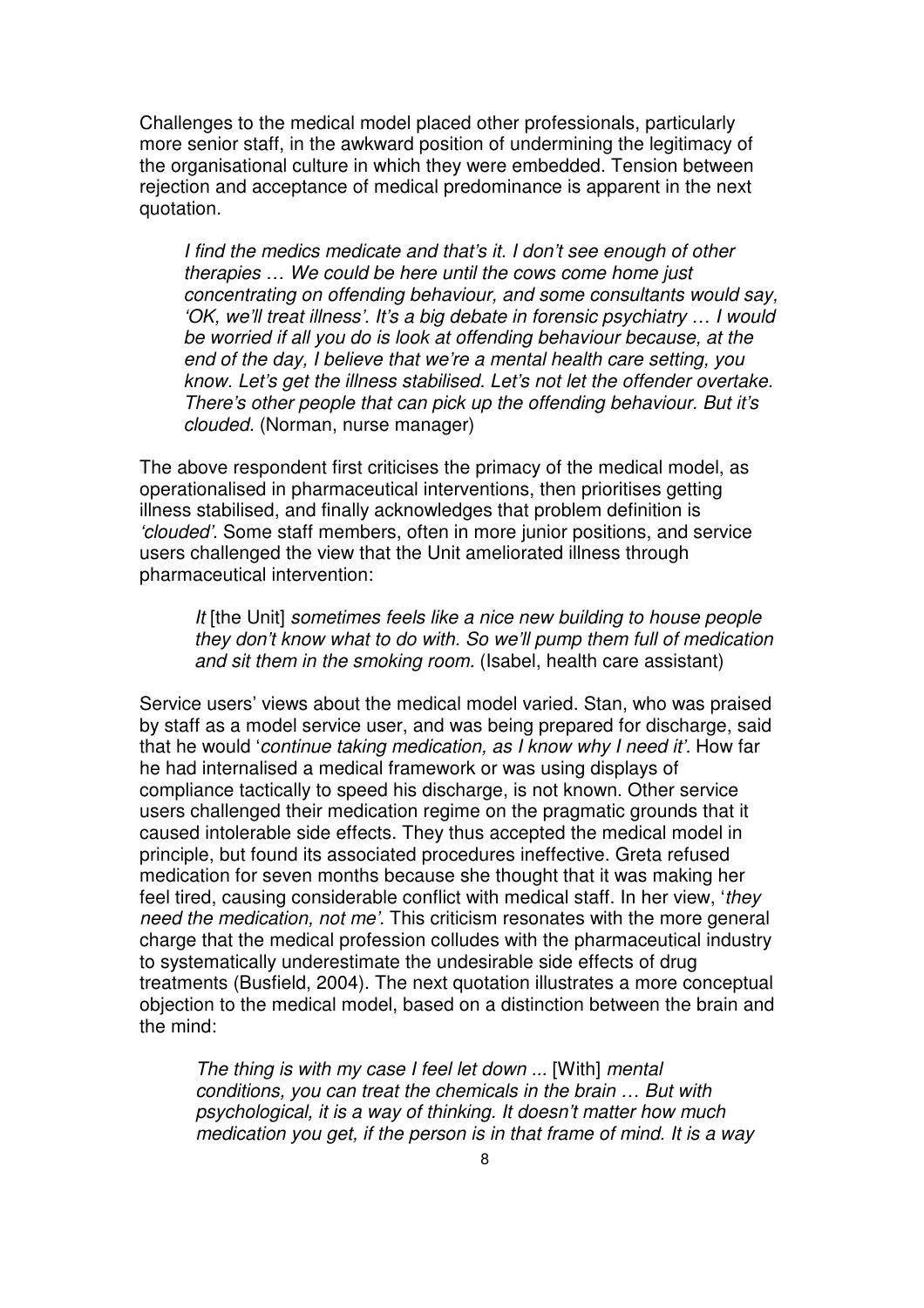of thinking, so you've got to change the thinking. (Noel, service user)

The quotation challenges the medical orthodoxy which views mind as an epiphenomenon of the brain, carving out an independent arena for psychological interventions. This distinction can be understood in terms of an analogy to computer hardware and software disfunctions. The quotation nicely illustrates the unexamined metaphysical conundrums which underlay the pragmatics of intervention.

#### **The Criminogenic Perspective**

The medical model views the crimes of mentally disordered offenders as caused by their illness. The criminogenic perspective, in contrast, assumes that offending is caused by a direct personal propensity which may co-exist with mental disorder.

We're looking to not only treat the mental illness, but to also tackle the offending behaviour as well. And they work their way through the system from admission to rehabilitation, and then, hopefully, discharge. (Francesca, nurse ward manager)

Nurses, particularly frontline carers, were most likely to adopt this approach. Doctors were accountable to the Home Office for service user safety and security, but delegated day-to-day risk management to nursing staff who had the greatest direct professional interest in managing safety. This process can be understood in terms of the concept of 'degradation', the hiving off of less culturally valued activities to lower status professions (Abbott, 1988, p. 118). The next quotation links the risk of future offending to coping ability which, the respondent argues, the medical model does not address:

Because [of] the predominance of the medical model of offending behaviour… there's a big assumption that you're actually gonna impact on that person's future offending. In reality, what happens is, we send patients out based on that model. There's no assessment for coping … I understand that the medical model predominantly treats non-criminogenically, which we should do first and foremost. (Nicholas, senior nurse)

As noted above, senior non-medical staff members often nuanced critiques of the primacy of the medical model whilst simultaneously affirming it. Although not apparent in the quotations, Nicholas was considerably more critical of the Unit regime than Norman, quoted above. Nicholas had a primarily clinical role, whilst Norman's role was mainly managerial. Possibly, the requirement to accept corporate responsibility for the functioning of the Unit tempered Norman's criticism of the prevailing medical model. Frontline staff sometimes expressed forthright challenges to what they saw as an overly therapeutic approach to managing patients: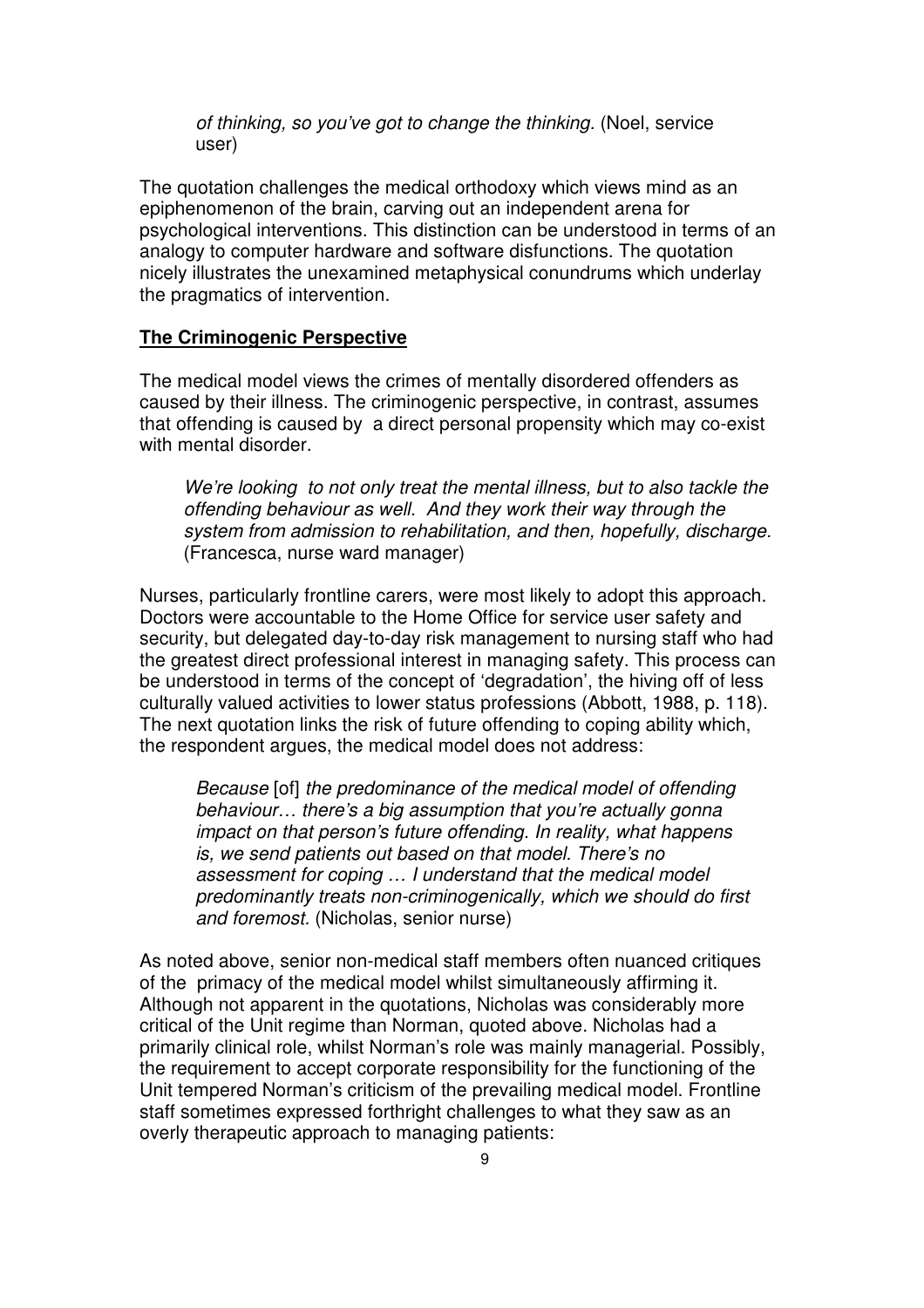In my view they [the staff] are too relaxed, because, at the end of the day … you are dealing with forensic patients. But … I think a lot of the staff sort of forget that. (Paula, health care assistant)

Paula had recently been moved to an annexe at the neighbouring generic psychiatric hospital due to a lack of space in the main building. Patients, thinking ecologically, as discussed below, reported that the atmosphere was more relaxed in this annexe than in the main Unit site. Similarly, Nicholas, the senior nurse quoted above, criticised occupational therapy for its 'tin of beans mentality'. In his view, some occupational therapists sent service users out to shop without considering the risks involved. He categorised nurses as 'hawks and doves'. The former, according to him, behaved like prison officers, whilst the latter were:

very much in a therapeutic community mode … They are so loose and so liberal that they've lost the plot'. (Norman, nurse manager)

In rebuttal, members of other professional groups criticised nurses for viewing service users primarily as offenders:

All your [nurses'] past experience has been around monitoring risk within a secure environment. (Luke, occupational therapist)

Luke believed that this approach created 'intrinsic iatrogenic factors', risks to service user progress towards rehabilitation arising from treating them as inherently dangerous. Some nurses responded to the tension between giving primacy to criminogenic and mental health issues by bracketing out the former:

We are not treating behaviour. We are treating mental illness. If a person is stable and he still goes and offends, that is a behaviour. Behaviour is untreatable. We treat mental illness … We have to manage their behaviour, bearing in mind that behaviour is not treatable. (Laurent, primary nurse)

This respondent drew a complex inference from the combination of criminogenicity and mental disorder, viewed as separate entities. Offending behaviour combined with the absence of mental disorder provides evidence of an untreatable behavioural disorder. In contrast, by implication, the combination of mental disorder plus offending behaviour cannot be interpreted because the offending might be caused by the mental disorder, and so treatable. Similarly, an occupational therapist excluded personality disorder and illicit substance use as not 'genuine' mental illness:

I think we work well with people with personality traits. But when it comes down to disorders, it's very difficult to help them in this kind of environment … There are specialised units for them. It's not a clinical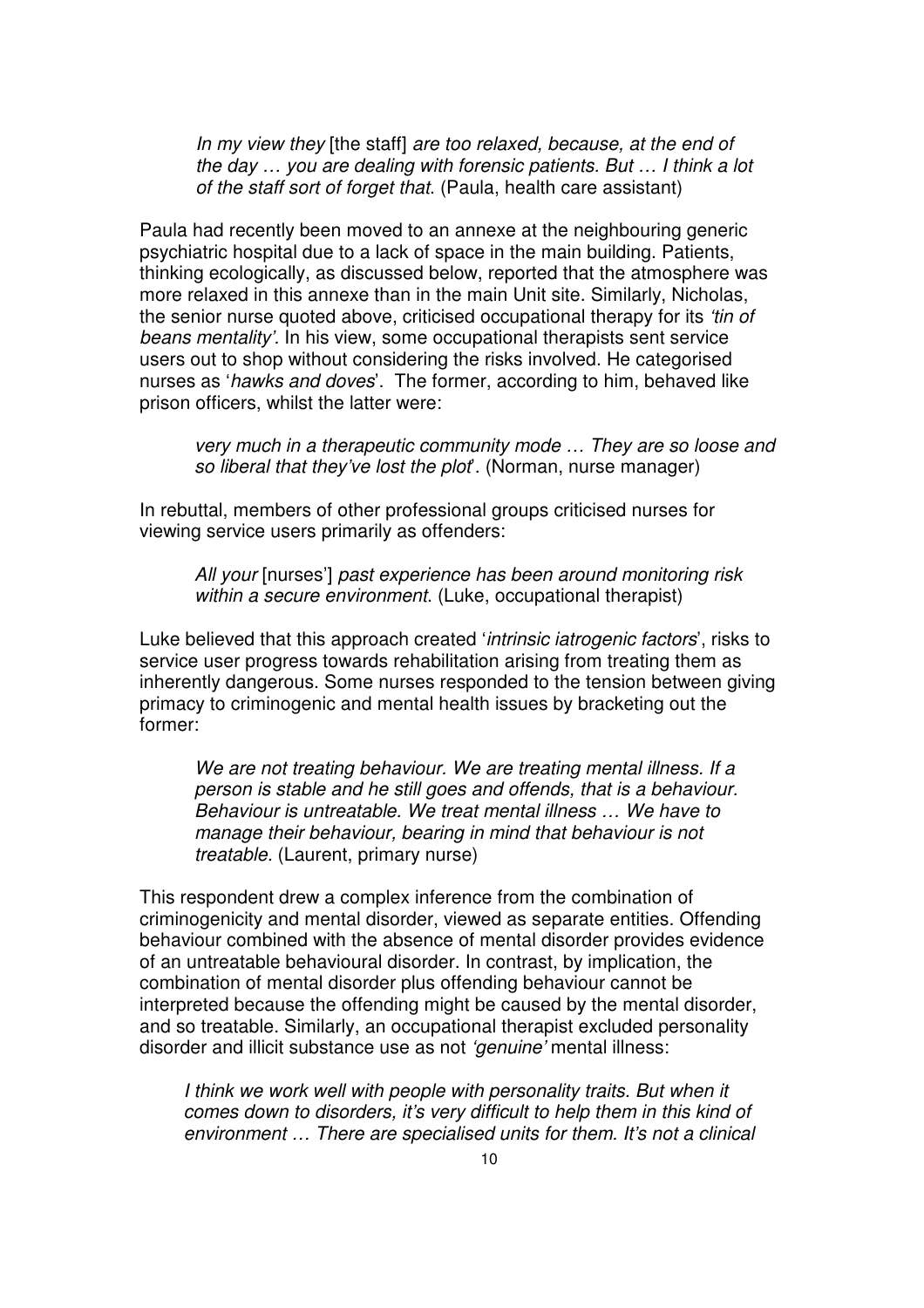interest of mine ... I prefer working with people who are genuinely mentally ill ... Not habitual criminals who are classified as mentally ill because of PD [personality disorder] or habitually out of their heads on cocaine. (Luke, occupational therapist)

Such accounts divorce mental illness from behaviour, seen as respectively within and outside the scope of forensic mental health services, suggesting that they somehow exist as separate entities. The distinction drawn between personality 'traits' and 'disorders' portrays another clinical boundary, raising the question of when a trait becomes a disorder.

Service users and providers were not asked directly about offending histories. Nevertheless, respondents did initiate some discussions, often involving denials of criminogenicity. Such denials, whether justified or not, undermined attempts to deal with presumed criminogenicity:

The work that I have done with Daniel has been really against the background of … him pleading his innocence … Because of his continuous and insistent whatever, it is very, very hard. (Haris, social worker)

Daniel saw himself as safe and ready to discharge:

I want to be free. I have been doing self-catering for three years. I'm not a danger to myself. I'm not a danger to anyone. I'm not getting my accommodation. (Daniel, service user)

Daniel's calibration of his risk status in terms of his daily living skills resonates with the criticism of the perceived occupational therapy 'tin of beans' attitude to criminogenicity, but was structured into the progression towards self-care around which Unit careers were organised. Service users could meet the requirements of this system but remain trapped at the point of release because staff felt that their criminogenicity had not been tackled. Staff indicated that they were collaborating in order to manage this impasse.

So what Haris [social worker], Sean [community psychiatric nurse] and I have done is in terms of thinking about Daniel being discharged, we, I'm determined to do a joint risk assessment ... In a way it is an indirect piece of work … You actually needed to put in some kind of behind the scenes time in order to be able to meet and compare notes about that [the risk] and to gather information. (Timothy, Psychologist)

The intractability of this problem may have stimulated the development of a fragile, informal island of interdisciplinary collaboration.

#### **The Existential Perspective**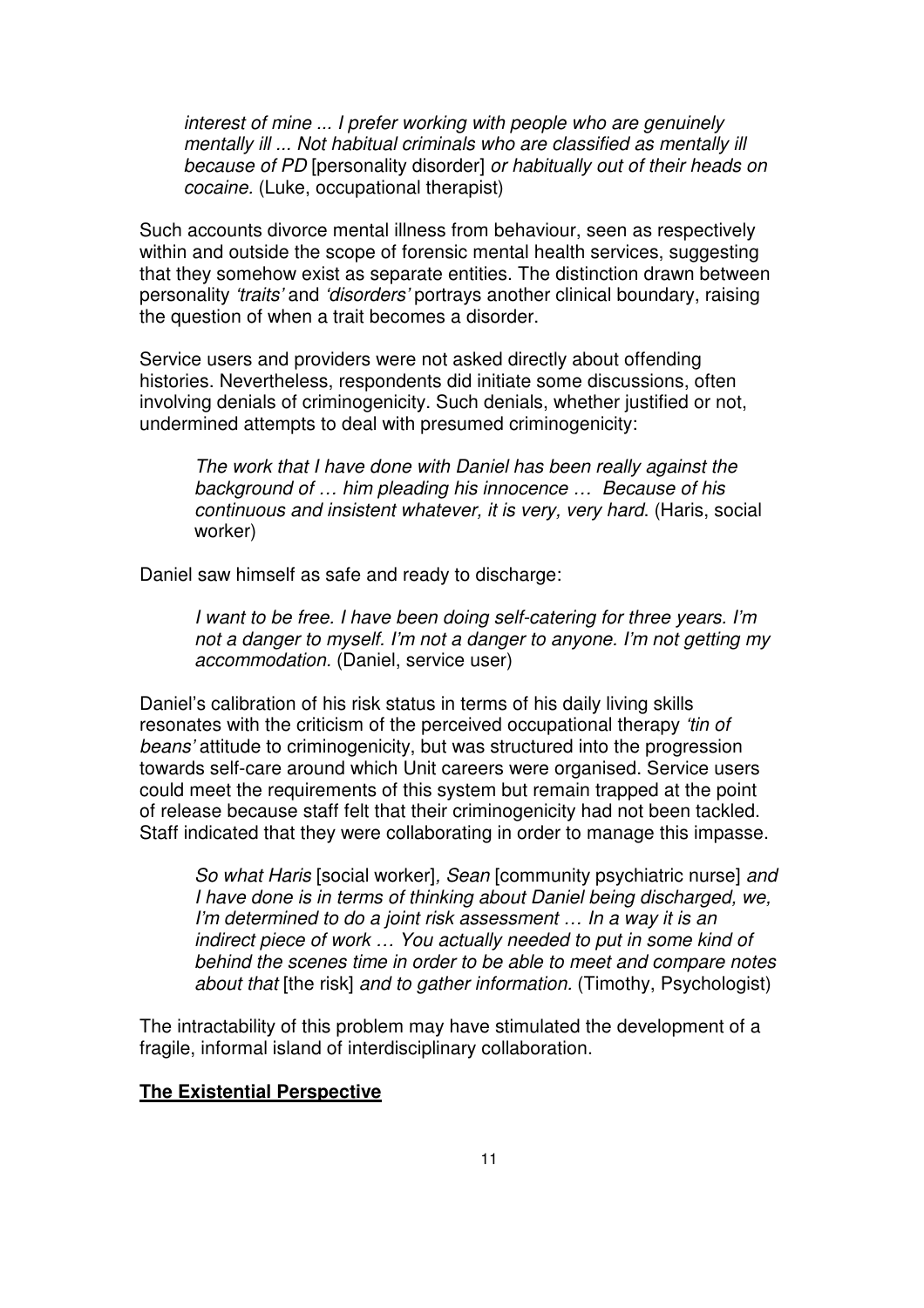As with the medical and criminogenic approaches, the existential perspective located 'the problem' clearly in enduring attributes of the individual (as in Dostoevsky's Crime and Punishment). However, rather than stopping the explanatory chain with a first cause framed in terms of disease or criminal propensities, this approach further explained these tendencies as themselves resulting from the person's response to traumatic childhood experiences:

Diagnosis was not clear. My view would be that he had a severe borderline personality disorder … He'd been in contact with services since [pre-school], and he was [a teenager] when he was admitted here. He had a long history of being sexually abused. He himself had abused children, and he'd taken drugs. He'd also had these episodes of psychosis. He had assaulted staff on the Unit … And so I worked with him on the sexual abuse, on his own abuse as well as his own tendency to abuse others … which I think was quite successful. (Pamela, psychologist)

In this account, the service user's medical problems and offending behaviour are linked to his personal response to his biographical past. This approach could give rise to conflict with the medical profession:

I think it's always been too medically centred you know. The medical profession, they are the ones that make the decisions … I mean the registrars and the senior house officers will come in and make decisions that are, you think, 'Hold on, you've known someone for six minutes. We have been working with them for a year. We might have a different idea'. (Pamela, Psychologist)

The quotation illustrates some less obvious differences between medical and personal biographical approaches. Doctors, whose views prevailed according to the above respondent, may consider that they can make sound decisions providing they obtain sufficient information to diagnose an illness. The psychologist saw herself as engaging with the existential world of the offender, a time-consuming business. In consequence, service users were offered two distinctive implicit interpretations of 'insight'. The following patient account combines these approaches as he defines himself as ill (paranoid) but also links his problems to his personal biography:

If I've got insight … about being ill, I can do something about it. I can talk to someone about it … There's a fella in here, and he come in the other [day] about lunchtime, and … I was a bit paranoid … And, like, I don't know them, but I know they come from [home town]. And that's where the trouble started. So what I've done, I just got me paranoia, I just pulled myself, pulled my socks up, and said like, 'There's nothing wrong. It's just somebody who comes from [home town]' ... That's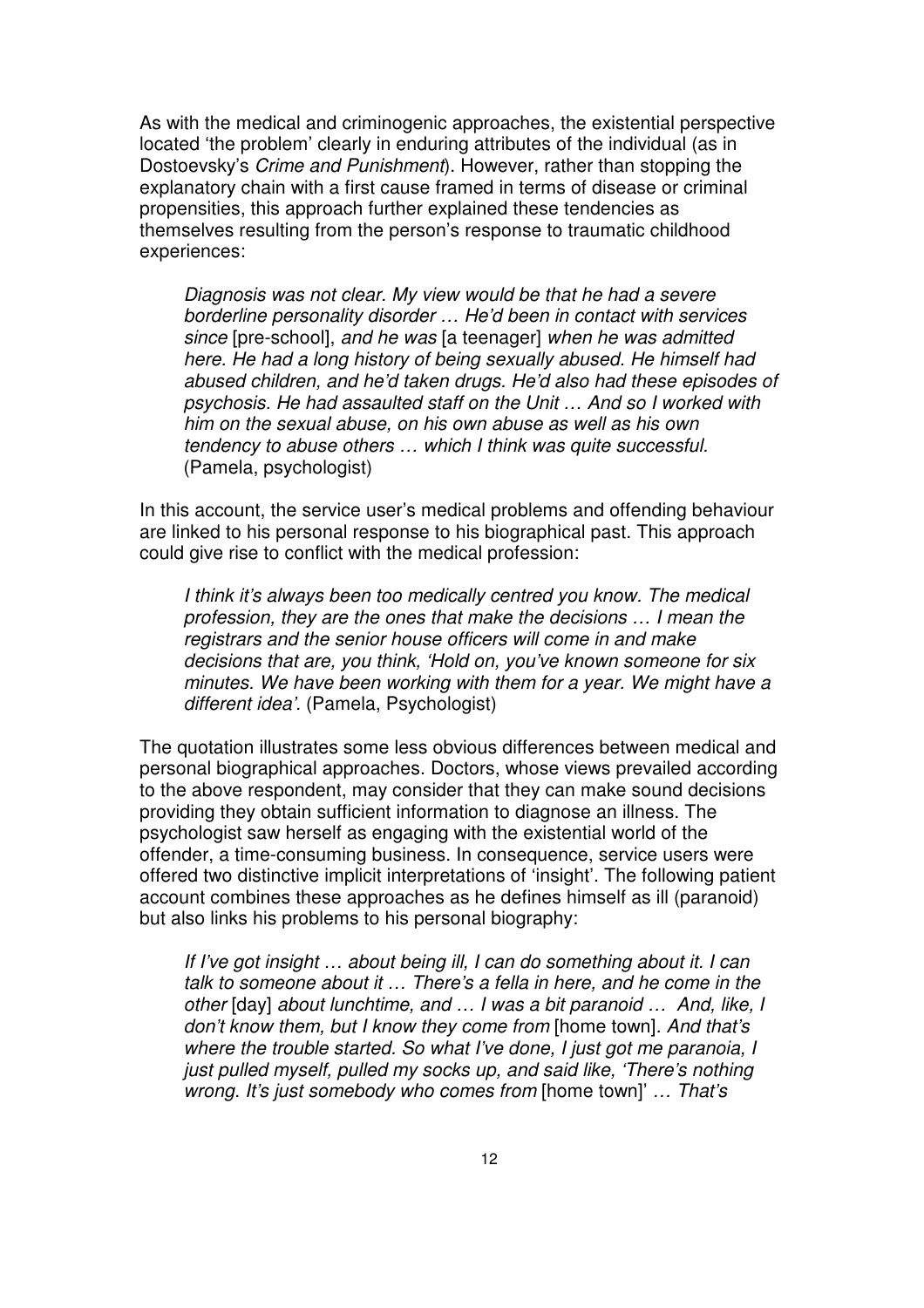better than I was before I started going down the wrong way. (William, service user)

This perspective offers a more reflective view of mental illness dynamics than is allowed for in the pure medical model. The complex of mental disorder and offending, bracketed together, arises from damaging biographical choices which can be modified, setting the person's life course in a new direction.

## **Ecological Perspectives**

Ecological accounts attribute service user problems to their adaptation to present circumstances rather than solely to their personal dispositions. This contrast is sharply drawn in the next quotation:

Staff could help me in this place a lot more. When someone in my family dies, they could sit down and talk to me about it … So, when the doctor dives into the past and says, 'Explain your past, explain this, then explain your childhood and your adult life', it's a waste of time, because the only thing that is important is the here-and-now, the present. (Noel, service user)

Noel's view can be contrasted with that of Pamela, the psychologist cited above, who emphasised the damaging effects of past traumatic experiences. As illustrated below, staff who viewed service users problems in this way tended to focus on frustrations associated with the Unit, whilst service users were also concerned about their wider lives. Some staff members identified iatrogenic effects of confinement on service users:

I think the environment of medium security can influence how our patients behave because there are so many barriers here, and structures that some personalities can't cope with it. They fight against this system. And rather than relaxing down and going with the system… they can't cope and … they find themselves going back deeper and deeper into the system here… It only confines and spirals a patient out to be on a ward like [Intensive Treatment Unit] for too long. (Patrick, social worker)

This account identifies a risk of 'spirals' of positive feedback, with service user rebellion provoking a more controlling institutional response which stimulates further rebellion. The service user quoted below also recognised this vicious circle which he discusses in terms of how to escape it:

Well, I suppose I played the game the right way, you know ... That's to keep quiet and wait, you know, to get better. (Tom, service user)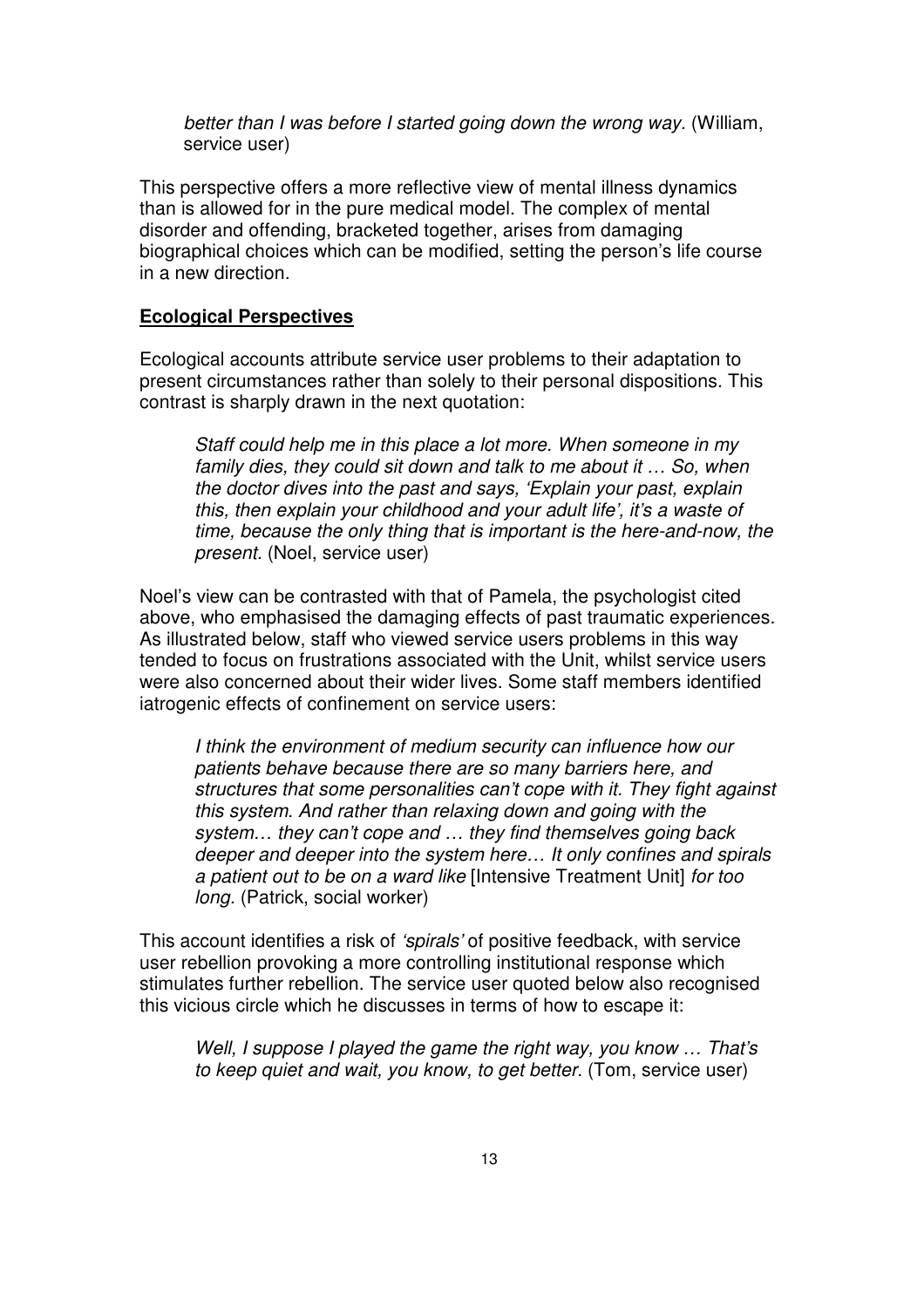Tom felt that accepting the system would, through the passage of time, somehow be therapeutic. At the same time, he saw compliance as a 'game', a tactical resource yielding in eventual release. This perspective raises questions about the ecological validity of the treatment process, discussed below in connection with an apparently model service user:

Every time I stop, 'Oh I'm fine, I'm alright'. 'Have you got anything you are worried about?' 'No.' … He's all pleasant. He looks normal ... We know he is the 'star patient' and everything, but [laughs] we have to watch him, [given] what he did before, you know. (Leticia, primary nurse)

This account suggests that an environment which rewards compliance may simply conceal criminogenicity. Conversely, the next quotation illustrates how apparent criminogenicity could be accounted for tactically, as a means of achieving a desired goal in the present environment:

He [Boyd] said that he wanted to [commit serious offences]. And they still let him go because he turned round and said, 'Well, I made it all up. I just wanted to go and see my mum' ... So, you know, as a nursing team the day before we had sat around just kind of gob-smacked that the consultant had said that he could go … I would not escort him. (Isabel, health care assistant)

Boyd's tactic may have succeeded because the consultant viewed his behaviour as symptomatic of illness, and prescribed a home visit. When asked why the consultant had taken this decision, which Isabel regarded as 'complete madness', she cited the reason given in Boyd's medical notes, namely 'to allay his [Boyd's] anxiety'. Informal discussions with nursing staff revealed divided views about whether Boyd, who had spent many years in secure institutions, posed any current risk to the public.

Even substance misuse, discussed further below, could be located in the current social ecology. The respondent quoted below saw attempts to get round the ban on bringing drugs and alcohol into the Unit as elements in a power struggle:

Their illness is not clear-cut, and then they get into what we call 'jailing behaviour' which is about manipulation. It's about subversion. So that's about splitting the staff, and start bringing drugs and alcohol into the units. (Norman, nurse manager)

This analysis depicts such behaviour as challenging the social order of the organisation, rather than as driven solely by personal addiction. Such accounts explain service user behaviour in terms of actors' reasons rather than causal processes such as mental disorder.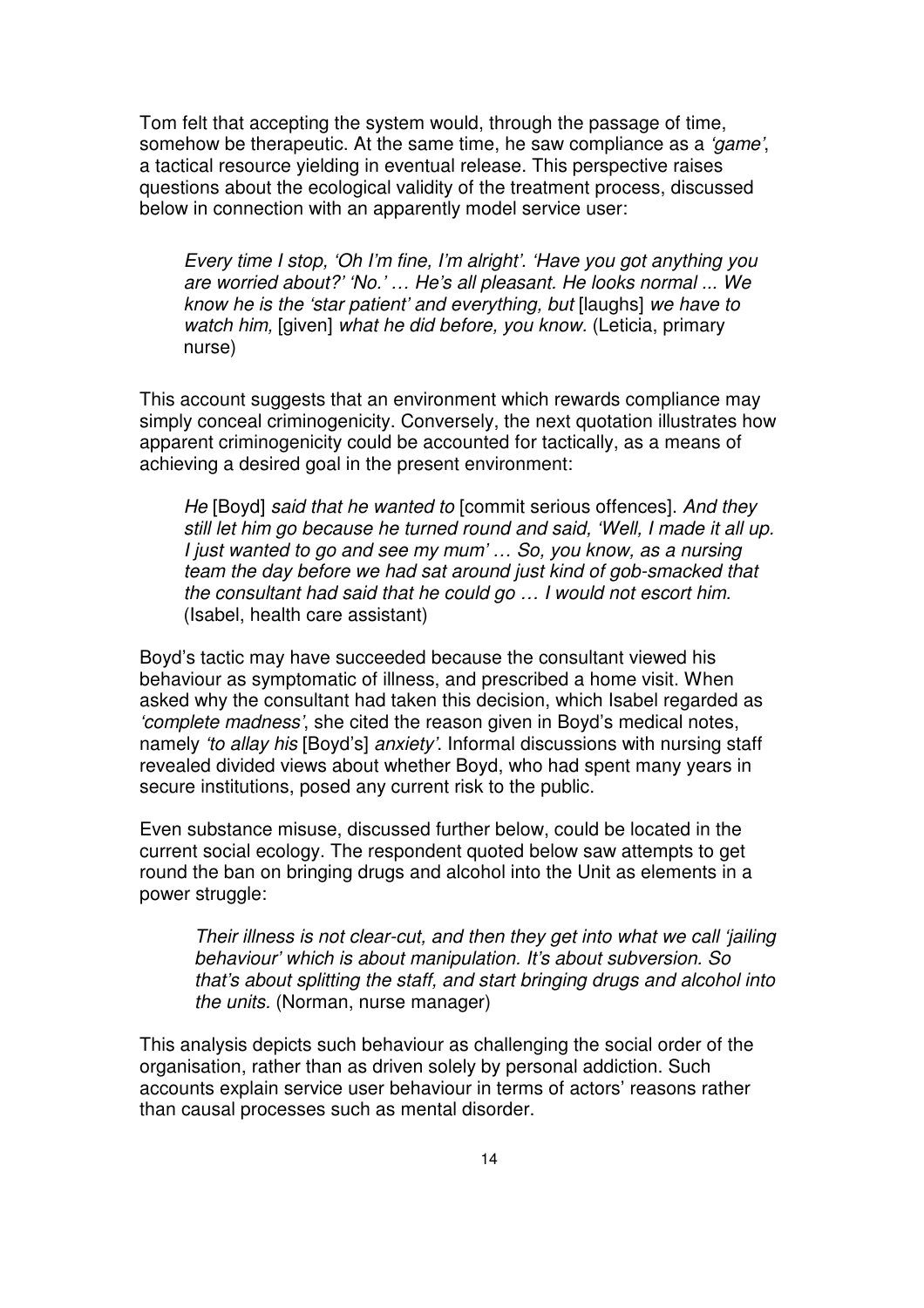Staff rarely mentioned service users' personal lives, about which their knowledge was limited. The latter were more likely to define their problems in terms of significant relationships and their future prospects:

I was told B was dead. And that made me upset, and I was crying for the whole day. Then, the next day, I got up, I wanted to go to the shops to get hold of my, you know, washing my clothes and stuff, and just getting over it, you know, and they [Unit staff] wouldn't let me go out. They made my life hard … This member of staff, he actually called the [Emergency Response Team], and they are there specifically to inject you with something to knock you out. Now, I didn't want to be knocked out, not after my friend died, and I didn't want to go through any grief. So, I just lost my temper and I smashed up [the ward]. (Noel, service user)

This service user explained his response as an escalation resulting from staff insensitivity to his life crisis. The staff response is portrayed as controlling through force, presumably because they viewed his initial reaction as a sign of mental disorder and/or criminogenicity. From an ecological perspective, the ability to cope with their future environment outside the Unit becomes a central issue affecting rehabilitation:

I think, I am a bit biased. I think we have got quite a key role in it … As an OT, you look at function and people's independence. So we try and help people to develop skills so they can be more independent, so they can move on, and move through the Unit, and move out into the community. (Olivia, occupational therapist)

The notion of 'bias' suggests that this respondent saw her professional arena as under attack. Her defence against the 'tin of beans' criticism of occupational therapy, cited above, associates movement through the Unit with eventual release, without which internal progression would lose most of its purpose. Linking movement through the Unit to survival in the community strengthened the case for occupational therapy.

### **Substance Misuse**

A few respondents gave aetiological primacy to the drugs culture prevalent in the local environment which most service users returned to. Framed in this way rather than in terms of criminogenicity resulting from addiction, such accounts offer a specific kind of ecological explanation. According to the nurse quoted below, participation in this culture could magnify the impact of other marginal risk factors which, on their own, might not have tipped the service user into mental disorder and offending:

These patients have been bordering from adolescence on certain behaviour, but they have never been treated early in the onset of the illness. And, I think, coupled with drug usage, I think about 90% of the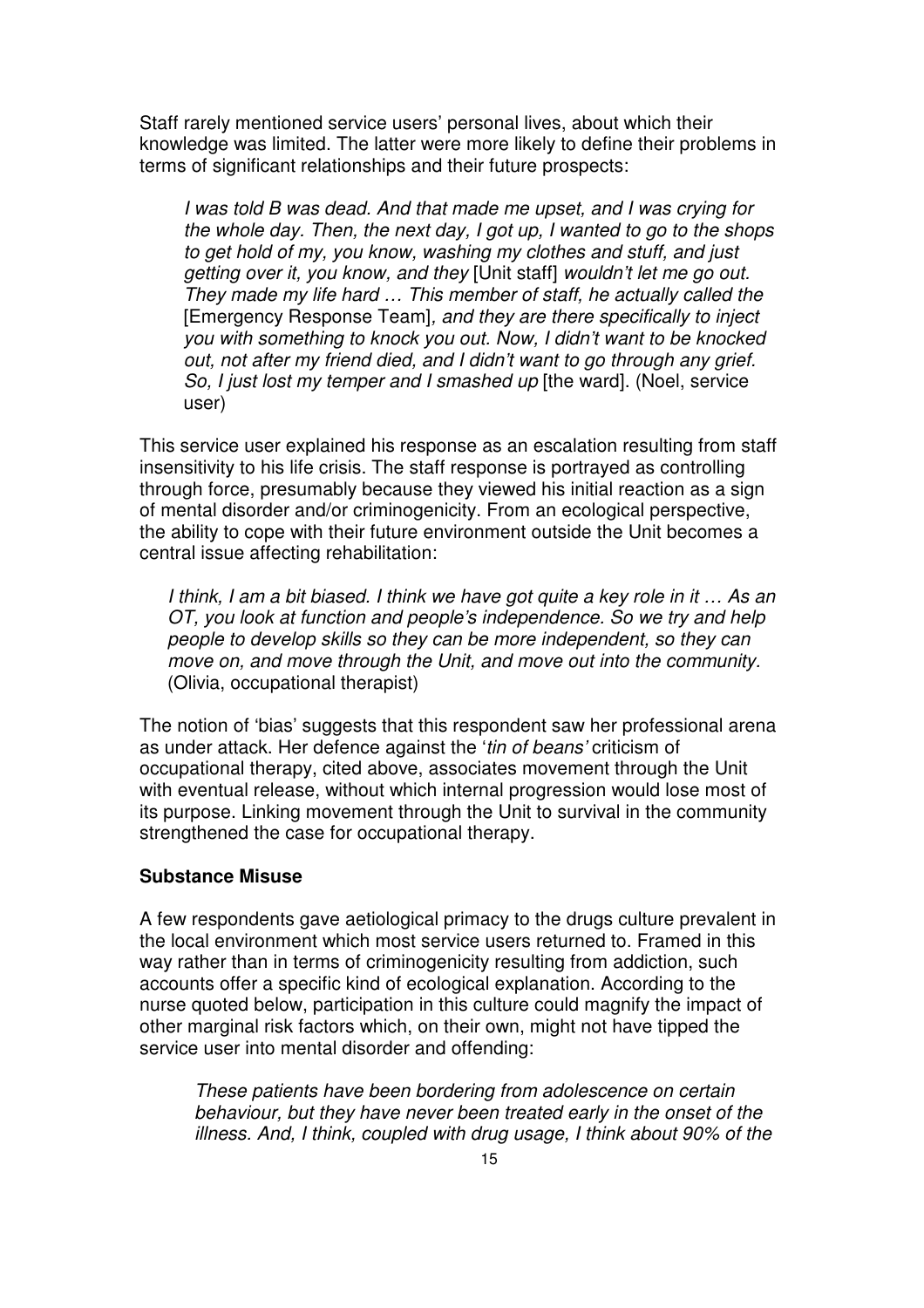patients that come to our unit have used drugs at some time … Then, as a result, you find you have guys drifting further and further into this kind of behaving and drug culture, and getting involved in crime. And I think that's where it all starts. And after being in an institution for say two years, coming out, not being able to find a job, or, probably, not wanting to have a job because of the whole drug culture. (Kunle, charge nurse)

As with so many of the non-medical professionals quoted, Kunle incorporated his alternative aetiology within a framework which acknowledged the primacy of the medical model, with borderline mental disorder seen as the starting point for full-blown illness plus offending exacerbated by institutionalisation and exclusion from the mainstream economy. In this account, illicit substance usage plays the role of catalyst rather than prime cause.

Because the Unit was not organised to deal with illicit substance use or alcohol misuse, emphasis on its importance challenged the established social order of the organisation:

Drugs and alcohol are a huge issue, and I have been fighting for years in everywhere that I have worked … People are just not addressing it at a proper, real level, where they need the funding. They need the specialists to come in. (Sylvia, psychologist)

This criticism of organisational risk selection was linked to a call for additional resources to manage problems which none of the staff groups was equipped to deal with.

## **DISCUSSION**

The findings of the present study are based on data obtained in one medium/low secure Unit with its own organisational attributes, history, culture and local environment. The methodology is affected by the usual limitations of qualitative research. The views expressed illustrate rather than represent possible positions. Interviews offer public views, often idealised, although comparisons of perspective can reveal underlying organisational dynamics. The researchers were able to complement formal interview data with a wealth of information obtained through informal discussion and observation. The analysis depends upon the authors' interpretations of the quoted data which were discussed with Unit staff and service users.

Within the limits of small-scale qualitative research, the data document linkages between problem definitions and professional/service user grouping, as outlined at the beginning of the data analysis section. Problems were divided in various ways, for example between 'traits' and 'disorders' and between 'illness' and 'behaviour'. Service users made sense of their situation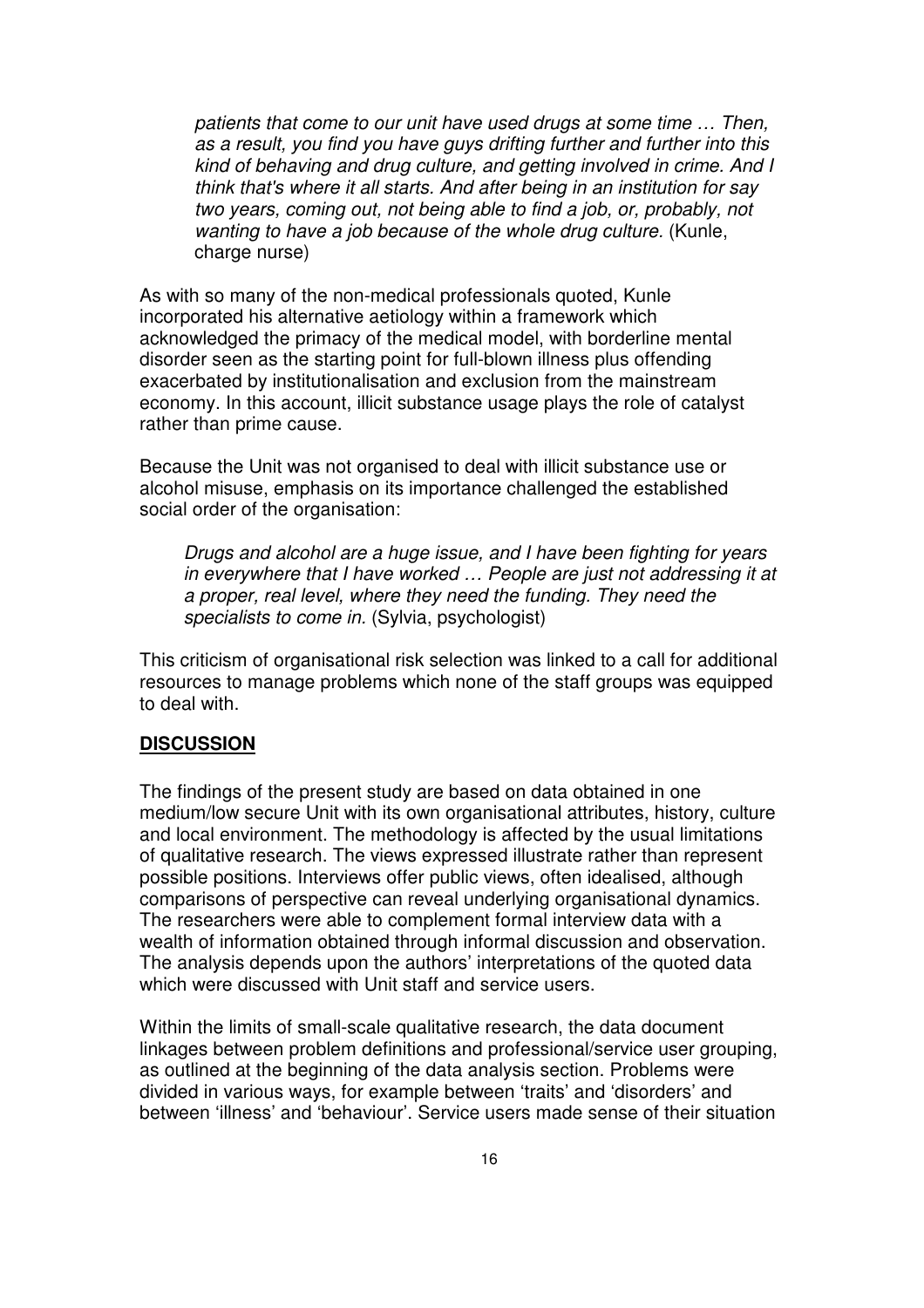in this context of differing professional accounts of their problems and care. Their perspectives often differed from those of the professionals who mostly saw enduring intractable individual deficiencies. Some service users did not regard themselves as offenders. Some emphasised the influence of their present personal life, particularly their relationships with significant others. Even when service users ostensibly conformed to the medical model, their motives might be suspected. Service users were the only party exposed to, and required to make sense of, the full spread of disciplinary perspectives. Overall, professions constructed service user problems to fit with their own disciplinary understandings. Two significant issues, illicit drug use and personal circumstances may have been neglected because they did not resonate with available disciplines.

In the Introduction, four ideal typical models of crossdisciplinary relationships were discussed: monoprofessional self-organisation linked to restricted cross-professional communication; hermeneutic outreach; the evolution of interprofessional subsystems; and transdisciplinarity. This highly abstract debate needs to be informed by engagement with concrete illustrative cases. Much of the data obtained for the present study fits with the first model, that of monoprofessional autopoiesis. Little evidence was found of communicative rationality, i.e. recognition and valuing of disciplinary differences of perspective combined with synthesis in specific cases. Professional accounts of service user problems occasionally matched the transdisciplinary and interprofessional island ideal types of crossdisciplinary merger.

Professionals frequently viewed the same event in terms of their own frames of reference without realising how it might be understood differently. Nurses often represented other professions as blind to security issues, whilst occupational therapists might emphasise the iatrogenic causes of behaviours which nurses classed as criminogenic. Allowing a service user who had threatened to commit serious crimes to make a home visit could be dismissed as 'madness' by a security-conscious nurse, but be judged sensible by a doctor as a therapeutic response to a medical crisis. The service user in question offered a third perspective, representing himself as manipulating the doctor to agree to a home visit by feigning illness. Psychologists criticised doctors for making over-hasty decisions about service users. However, doctors may have considered a relatively short amount of time spent with a patient sufficient to make a diagnosis whilst psychologists were considering the amount of time required to understand a personal biography. 'Insight' could mean recognition of their illness to doctors and existential understanding of their personal biography to psychologists.

Organisational contexts to which participants bring different frames of reference without appreciating those of others are likely to generate many equivocal situations (Harré, 1993), as epitomised in the genre of classical farce. A similar pattern of professional self-organisation combined with disfunctional communication has been identified in a general hospital setting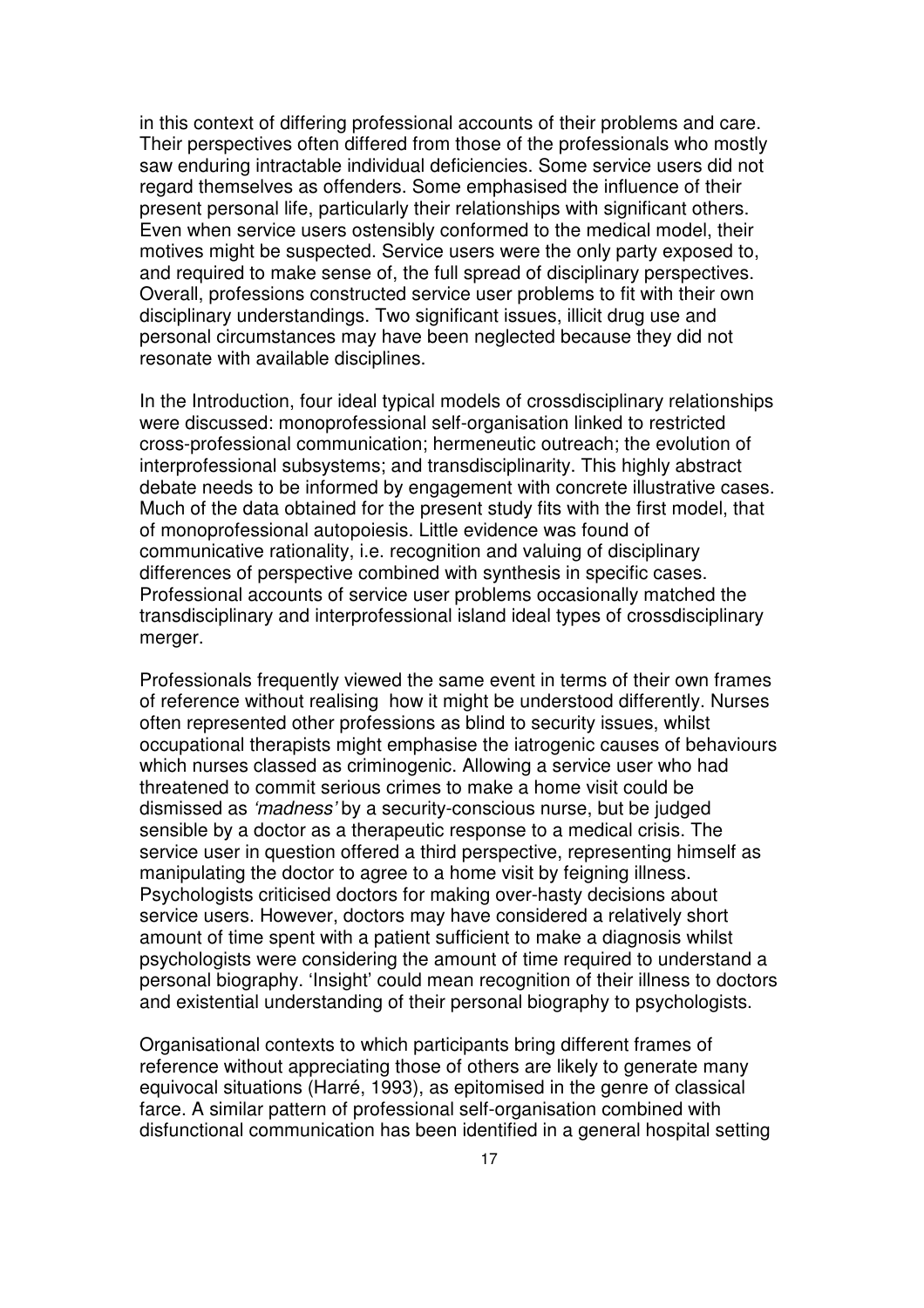(Rayner, 1986). Rayner distinguished entrepreneurial, bureaucratic and practical approaches to the risk management of radiological substances, adopted by doctors, administrators and low status front-line workers respectively. This difference generated mutual accusations between these groups, for example of bureaucratic rigidity and risk blindness.

Although the present study illustrates barriers to hermeneutic understanding between professions, it does not follow that such barriers can never be overcome. Such general pessimism is not warranted by a specific qualitative study, although the findings do suggest that organisations will readily revert to a ground state of crossdisciplinary incomprehension which needs to be actively countered. Going beyond the study data, it is possible to speculate about the conditions which may promote hermeneutic, subsystem or transdisciplinary communication between professions. These conditions may involve generic organisational factors or features of the form of human service in question. In terms of organisational structure, the degree of conflict between the professions illustrated above might be associated with its troubled organisational history (Heyman et al., 2004).

The extent of power differences, both between doctors and other professions and between staff and forensic mental health service users, a doubly stigmatised group, may impede the give and take required for disciplinary synthesis. Habermas (1984) emphasised that communicative rationality can only be achieved under conditions of roughly equal power. Moreover, regression and degradation, discussed above in relation to medicine, may undermine the social power which fuels them. Limited observation of multiprofessional case conferences suggested that these were medically dominated. Regression and degradation may make a profession less able to relate to other disciplines, and more remote from crucial issues, such as security in the case of forensic mental health care. The data document the mostly one way direction of influence between medicine and other disciplines, and between the professions and service users. Unless these power differences are addressed, genuinely multilateral communication between the participants in forensic mental health care may be unachievable. Future research could focus on both the meaning to service users, and ethnographic observation of, crossprofessional working.

#### **REFERENCES**

Abbott, A. (1988). The system of professions: An essay on the division of expert labor. Chicago: University of Chicago Press.

Baldwin, L. (2002). The nursing role in out-patient child and adolescent mental health services. Journal of Clinical Nursing, 11, 520-5.

Barker, P., Baldwin, S. & Ulas, M. (1989). Medical expansionism: Some implications for psychiatric nursing practice. Nurse Education Today, 9, 192- 202.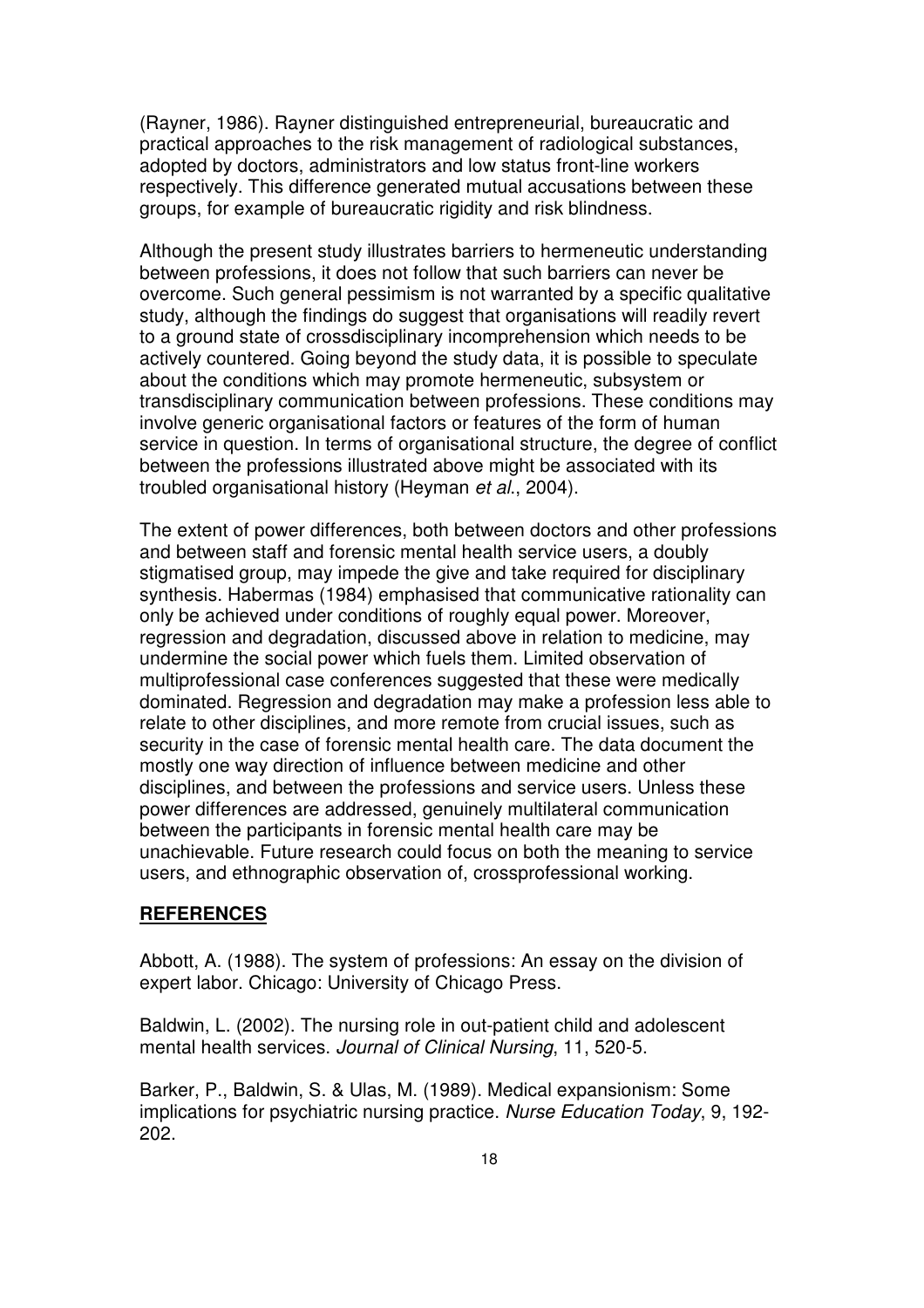Busfield, J. (2004). Mental health problems, psychotropic drug technologies and risk. In B. Heyman (Ed.) Special edition on Risk and Mental Health. Health, Risk & Society, 6, 361-376.

Callaghan, P. & Larkin, C. (2005). Professionals' perceptions of interprofessional working in community mental health teams. Journal of Interprofessional Care, 19, 338-346.

Cherin, D.A., Huba, G.J., Melchior, L.A., Enguidanos, S., Simmons, W.J., & Brief, D.E. (2000). Issues in implementing and evaluating a managed care home health care system for HIV/AIDS. Drugs & Society, 16, 203-222.

Clarke, L. (1996). Covert participant observation in a secure forensic unit. Nursing Times, 92, 37-40.

Coffey, M., & Jenkins, E. (2002). Power and control: Forensic community mental health nurses' perceptions of team-working, legal sanctions and compliance. Journal of Psychiatric Mental Health Nursing, 9, 521-9.

Cott, C. (1998). Structure and meaning in multidisciplinary teamwork. Sociology of Health & Illness, 20, 848-873.

DHSS (1975). Better services for the mentally ill. Cmnd 6233. London: HMSO.

Gillen, S. (2005). Practitioners welcome review's aim to define mental health nurses' role. Community Care, 1560, 16-17.

Goffman, E. (1961). Asylums: Essays on the social situation of mental patients and other inmates. London: Penguin Books.

Habermas, J. (1984). The Theory of Communicative Action, Volume One: Reason and the Rationalisation of Society. London: Heinemann.

Harré, R. (1993). Social Being, 2<sup>nd</sup> Ed. Oxford: Blackwell.

Heyman, B., Buswell-Griffiths, C., & Taylor, J. (2002). Risk escalators and the rehabilitation of offenders with learning disabilities. Social Science & Medicine, 54, 1429-1440.

Heyman B., Shaw M.P., Davies, J.P., Godin, P.M., & Reynolds, L. (2004). Forensic mental health services as a health risk escalator: A case study of ideals and practice. In B. Heyman (Ed.) Special edition on Risk and Mental Health. Health, Risk & Society, 6, 307-325.

Hodgins, S. (2002). Research priorities in forensic mental health. International Journal of Forensic Mental Health. 1, 7-23.